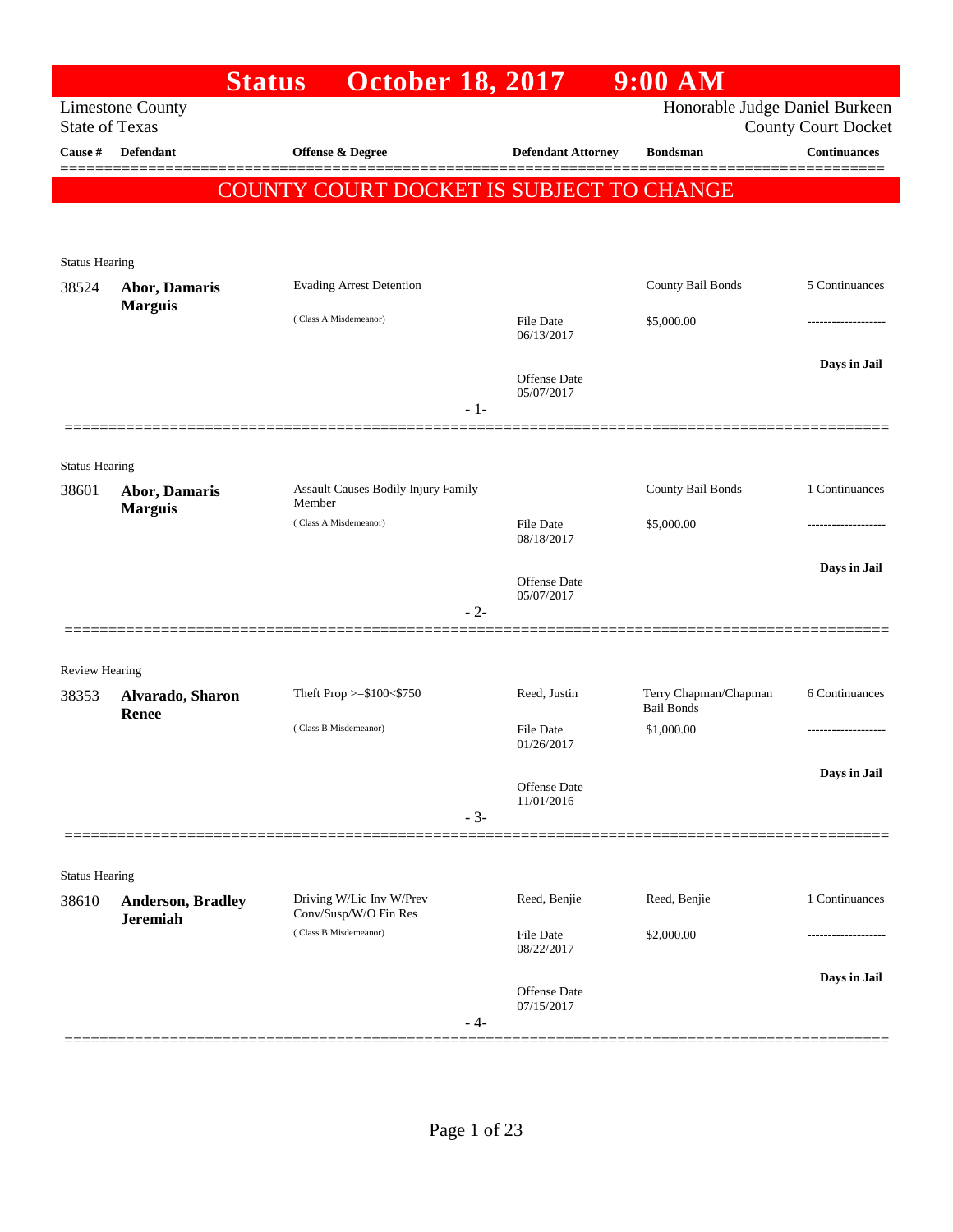|                       | <b>Status</b>               | <b>October 18, 2017</b>                           |       |                                                       | $9:00$ AM                       |                                                   |
|-----------------------|-----------------------------|---------------------------------------------------|-------|-------------------------------------------------------|---------------------------------|---------------------------------------------------|
| <b>State of Texas</b> | <b>Limestone County</b>     |                                                   |       |                                                       |                                 | Honorable Judge Daniel Burkeen                    |
| Cause #               | Defendant                   | Offense & Degree                                  |       | <b>Defendant Attorney</b>                             | <b>Bondsman</b>                 | <b>County Court Docket</b><br><b>Continuances</b> |
|                       |                             |                                                   |       |                                                       |                                 |                                                   |
|                       |                             | COUNTY COURT DOCKET IS SUBJECT TO CHANGE          |       |                                                       |                                 |                                                   |
|                       |                             |                                                   |       |                                                       |                                 |                                                   |
| Review Hearing        |                             |                                                   |       |                                                       |                                 |                                                   |
| 38238                 | Asberry, Edward Lee,        | Driving W/Lic Inv W/Prev<br>Conv/Susp/W/O Fin Res |       |                                                       | Personal Bond                   | 9 Continuances                                    |
|                       | Jr.                         | (Class B Misdemeanor)                             |       | <b>File Date</b><br>11/14/2016                        | \$2,000.00                      |                                                   |
|                       |                             |                                                   |       |                                                       |                                 | Days in Jail                                      |
|                       |                             |                                                   |       | Offense Date<br>10/15/2016                            |                                 |                                                   |
|                       |                             |                                                   | $-5-$ |                                                       |                                 |                                                   |
|                       | ==============              |                                                   |       |                                                       |                                 |                                                   |
| <b>Review Hearing</b> |                             |                                                   |       |                                                       |                                 |                                                   |
| 38463                 | <b>Bailey, Kimberly Ann</b> | Poss Dangerous Drug<br>(Class A Misdemeanor)      |       | Sanders, Raymond L.<br><b>File Date</b>               | County Bail Bonds<br>\$3,000.00 | 6 Continuances                                    |
|                       |                             |                                                   |       | 05/03/2017                                            |                                 |                                                   |
|                       |                             |                                                   |       | <b>Offense</b> Date                                   |                                 | Days in Jail                                      |
|                       |                             |                                                   | $-6-$ | 03/21/2017                                            |                                 |                                                   |
|                       |                             |                                                   |       |                                                       |                                 |                                                   |
| <b>Review Hearing</b> |                             |                                                   |       |                                                       |                                 |                                                   |
| 38464                 | <b>Bailey, Kimberly Ann</b> | Poss Cs Pg $3 < 28g$                              |       | Sanders, Raymond L.                                   | County Bail Bonds               | 6 Continuances                                    |
|                       |                             | (Class A Misdemeanor)                             |       | File Date<br>05/03/2017                               | \$3,000.00                      | -----------------                                 |
|                       |                             |                                                   |       |                                                       |                                 | Days in Jail                                      |
|                       |                             |                                                   |       | Offense Date<br>03/21/2017                            |                                 |                                                   |
|                       |                             |                                                   | $-7-$ |                                                       |                                 |                                                   |
|                       |                             |                                                   |       |                                                       |                                 |                                                   |
| Review Hearing        |                             |                                                   |       |                                                       |                                 |                                                   |
| 38465                 | <b>Bailey, Kimberly Ann</b> | Poss Dangerous Drug<br>(Class A Misdemeanor)      |       | Sanders, Raymond L.<br><b>File Date</b><br>05/03/2017 | County Bail Bonds<br>\$3,000.00 | 6 Continuances                                    |
|                       |                             |                                                   |       |                                                       |                                 | Days in Jail                                      |
|                       |                             |                                                   |       | Offense Date<br>03/21/2017                            |                                 |                                                   |
|                       |                             |                                                   | $-8-$ |                                                       |                                 |                                                   |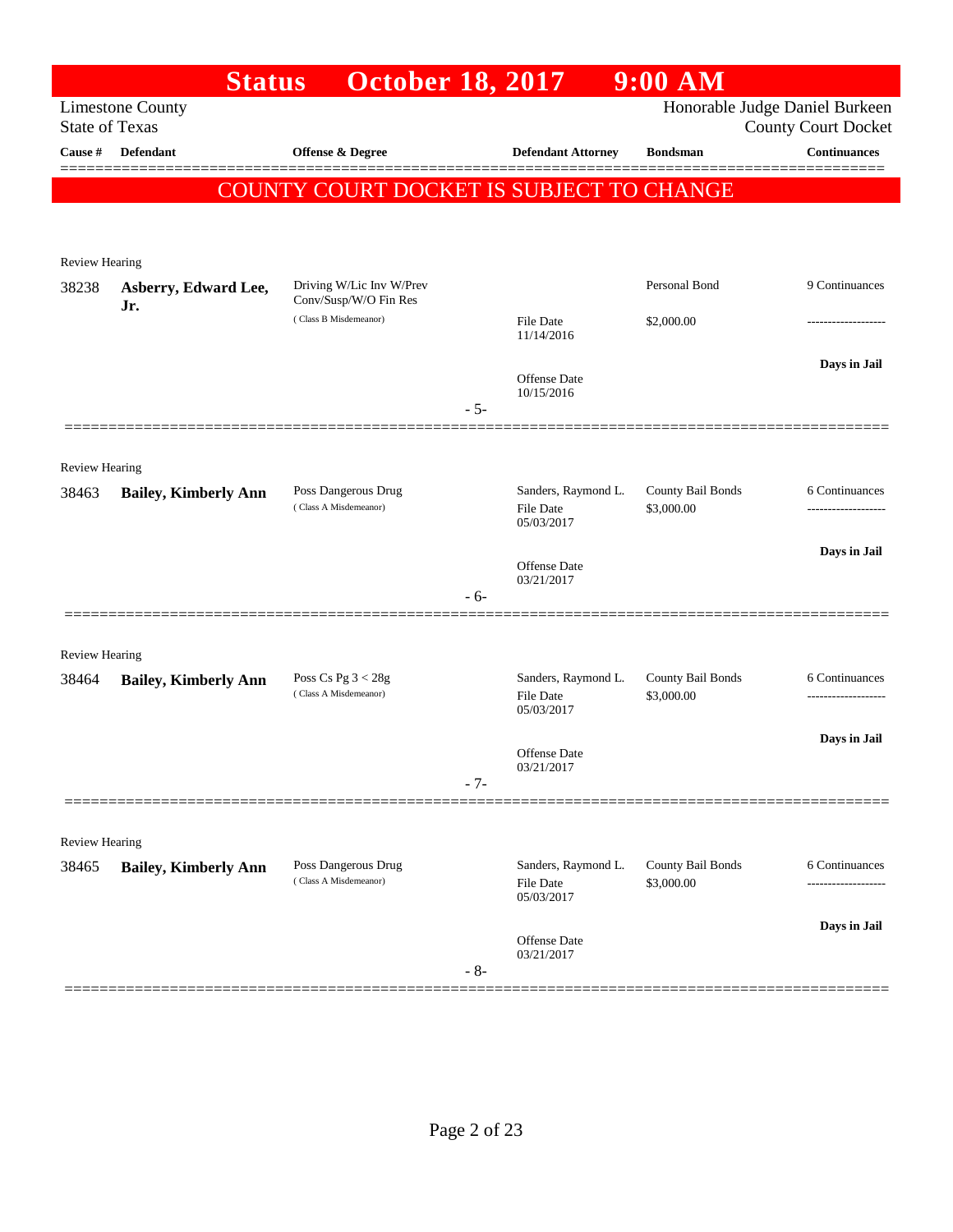|                                | <b>Status</b>                | <b>October 18, 2017</b>                                    |                                                | $9:00$ AM                       |                                                              |
|--------------------------------|------------------------------|------------------------------------------------------------|------------------------------------------------|---------------------------------|--------------------------------------------------------------|
| <b>State of Texas</b>          | <b>Limestone County</b>      |                                                            |                                                |                                 | Honorable Judge Daniel Burkeen<br><b>County Court Docket</b> |
| Cause #                        | <b>Defendant</b>             | <b>Offense &amp; Degree</b>                                | <b>Defendant Attorney</b>                      | <b>Bondsman</b>                 | <b>Continuances</b>                                          |
|                                |                              |                                                            |                                                |                                 |                                                              |
|                                |                              | COUNTY COURT DOCKET IS SUBJECT TO CHANGE                   |                                                |                                 |                                                              |
|                                |                              |                                                            |                                                |                                 |                                                              |
| <b>Review Hearing</b>          |                              |                                                            |                                                |                                 |                                                              |
| 38596                          | <b>Bailey, Kimberly Ann</b>  | Theft Prop $>=$ \$750 $<$ \$2,500<br>(Class A Misdemeanor) | Sanders, Raymond L.<br>File Date<br>08/14/2017 | County Bail Bonds<br>\$3,000.00 | 4 Continuances                                               |
|                                |                              |                                                            | <b>Offense Date</b><br>03/21/2017              |                                 | Days in Jail                                                 |
|                                |                              | - 9-                                                       |                                                |                                 |                                                              |
|                                |                              |                                                            |                                                |                                 |                                                              |
| <b>Status Hearing</b><br>38566 |                              | Driving While Intoxicated Bac >=0.15                       | Erickson, Jim                                  | Freebird Bail Bonds             | 4 Continuances                                               |
|                                | <b>Baker, Lonnie Jay</b>     | (Class A Misdemeanor)                                      | <b>File Date</b><br>07/10/2017                 | \$2,500.00                      | .                                                            |
|                                |                              |                                                            |                                                |                                 | Days in Jail                                                 |
|                                |                              |                                                            | <b>Offense Date</b><br>06/05/2017              |                                 |                                                              |
|                                |                              | $-10-$                                                     |                                                |                                 |                                                              |
| <b>Review Hearing</b>          |                              |                                                            |                                                |                                 |                                                              |
| 38267                          | <b>Beldin, Bryan Charles</b> | Driving W/Lic Inv W/Prev                                   | Reed, Benjie                                   | County Bail Bonds               | 10 Continuances                                              |
|                                |                              | Conv/Susp/W/O Fin Res<br>(Class B Misdemeanor)             | <b>File Date</b><br>12/02/2016                 | \$2,000.00                      |                                                              |
|                                |                              |                                                            |                                                |                                 | Days in Jail                                                 |
|                                |                              |                                                            | Offense Date<br>$10/14/2016\,$                 |                                 |                                                              |
|                                |                              | $-11-$                                                     |                                                |                                 |                                                              |
| <b>Status Hearing</b>          |                              |                                                            |                                                |                                 |                                                              |
| 38580                          | <b>Bonner, Keith Floyd</b>   | Theft Prop >=\$100<\$750<br>(Class B Misdemeanor)          | Reed, Benjie<br>File Date                      | Reed, Benjie<br>\$2,500.00      | 1 Continuances<br>-----------------                          |
|                                |                              |                                                            | 07/25/2017                                     |                                 |                                                              |
|                                |                              | $-12-$                                                     | Offense Date<br>06/05/2017                     |                                 | Days in Jail                                                 |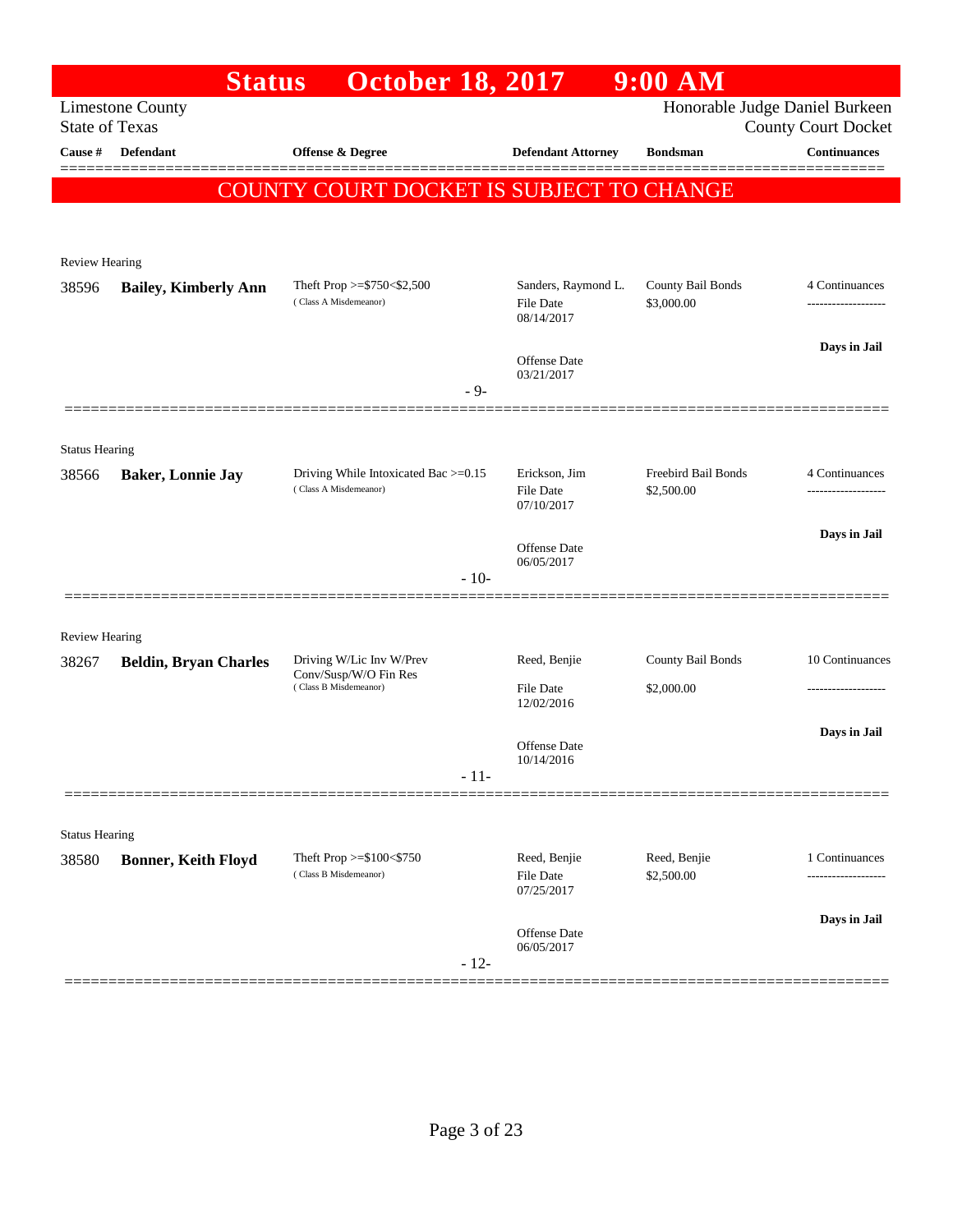| <b>October 18, 2017</b><br><b>Status</b><br><b>Limestone County</b><br><b>State of Texas</b><br><b>Defendant</b><br><b>Offense &amp; Degree</b><br>Cause #<br><b>Defendant Attorney</b><br><b>Bondsman</b><br>COUNTY COURT DOCKET IS SUBJECT TO CHANGE<br><b>Status Hearing</b><br>County Bail Bonds<br>Driving While Intoxicated Bac >=0.15<br>Tate, Greg<br>38439<br>Brown, Billy Lee, Jr.<br>(Class A Misdemeanor)<br>\$2,000.00<br><b>File Date</b><br>04/24/2017<br><b>Offense Date</b><br>03/08/2017 | Honorable Judge Daniel Burkeen<br><b>County Court Docket</b><br><b>Continuances</b><br>6 Continuances |
|------------------------------------------------------------------------------------------------------------------------------------------------------------------------------------------------------------------------------------------------------------------------------------------------------------------------------------------------------------------------------------------------------------------------------------------------------------------------------------------------------------|-------------------------------------------------------------------------------------------------------|
|                                                                                                                                                                                                                                                                                                                                                                                                                                                                                                            |                                                                                                       |
|                                                                                                                                                                                                                                                                                                                                                                                                                                                                                                            |                                                                                                       |
|                                                                                                                                                                                                                                                                                                                                                                                                                                                                                                            |                                                                                                       |
|                                                                                                                                                                                                                                                                                                                                                                                                                                                                                                            |                                                                                                       |
|                                                                                                                                                                                                                                                                                                                                                                                                                                                                                                            |                                                                                                       |
|                                                                                                                                                                                                                                                                                                                                                                                                                                                                                                            |                                                                                                       |
|                                                                                                                                                                                                                                                                                                                                                                                                                                                                                                            |                                                                                                       |
|                                                                                                                                                                                                                                                                                                                                                                                                                                                                                                            | Days in Jail                                                                                          |
| $-13-$                                                                                                                                                                                                                                                                                                                                                                                                                                                                                                     |                                                                                                       |
|                                                                                                                                                                                                                                                                                                                                                                                                                                                                                                            |                                                                                                       |
| <b>Review Hearing</b>                                                                                                                                                                                                                                                                                                                                                                                                                                                                                      |                                                                                                       |
| County Bail Bonds<br>Assault Causes Bodily Injury Family<br>Wilson, Scott<br><b>Bunch</b> , Thad<br>38003                                                                                                                                                                                                                                                                                                                                                                                                  | 8 Continuances                                                                                        |
| Member<br>Christopher<br>(Class A Misdemeanor)<br>\$5,000.00<br><b>File Date</b><br>05/27/2016                                                                                                                                                                                                                                                                                                                                                                                                             |                                                                                                       |
| <b>Offense Date</b>                                                                                                                                                                                                                                                                                                                                                                                                                                                                                        | Days in Jail                                                                                          |
| 03/31/2016                                                                                                                                                                                                                                                                                                                                                                                                                                                                                                 |                                                                                                       |
| $-14-$                                                                                                                                                                                                                                                                                                                                                                                                                                                                                                     |                                                                                                       |
| <b>Status Hearing</b>                                                                                                                                                                                                                                                                                                                                                                                                                                                                                      |                                                                                                       |
| Assault Causes Bodily Injury Family<br>Reed, Benjie<br>Reed, Benjie<br>38368<br>Campbell, Tenisha<br>Member<br>Itavia Janta                                                                                                                                                                                                                                                                                                                                                                                | 8 Continuances                                                                                        |
| (Class A Misdemeanor)<br>\$2,500.00<br><b>File Date</b><br>02/17/2017                                                                                                                                                                                                                                                                                                                                                                                                                                      |                                                                                                       |
|                                                                                                                                                                                                                                                                                                                                                                                                                                                                                                            | Days in Jail                                                                                          |
| Offense Date<br>01/21/2017                                                                                                                                                                                                                                                                                                                                                                                                                                                                                 |                                                                                                       |
| $-15-$                                                                                                                                                                                                                                                                                                                                                                                                                                                                                                     |                                                                                                       |
|                                                                                                                                                                                                                                                                                                                                                                                                                                                                                                            |                                                                                                       |
| Sentencing Hearing                                                                                                                                                                                                                                                                                                                                                                                                                                                                                         |                                                                                                       |
| Reed, Justin<br>Ryan Cantu<br>Poss Marij <2oz<br>38437<br>Cantu, Ryan Lee<br>(Class B Misdemeanor)<br>\$1,000.00<br><b>File Date</b><br>04/24/2017                                                                                                                                                                                                                                                                                                                                                         | 6 Continuances                                                                                        |
| Offense Date                                                                                                                                                                                                                                                                                                                                                                                                                                                                                               | Days in Jail                                                                                          |
| 03/23/2017<br>$-16-$                                                                                                                                                                                                                                                                                                                                                                                                                                                                                       |                                                                                                       |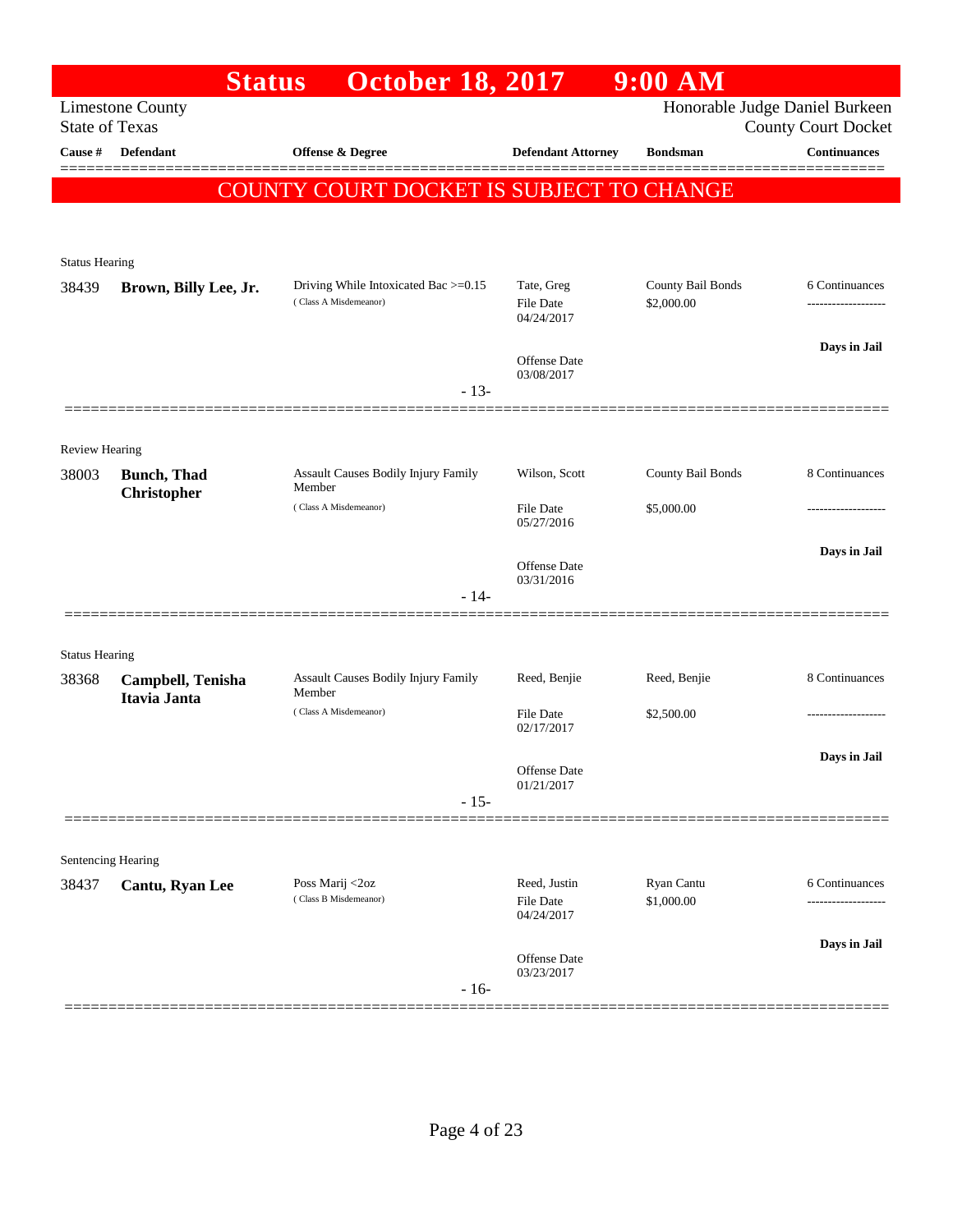|                       |                         | <b>October 18, 2017</b><br><b>Status</b>                  |        |                                  | $9:00$ AM                       |                                                              |
|-----------------------|-------------------------|-----------------------------------------------------------|--------|----------------------------------|---------------------------------|--------------------------------------------------------------|
| <b>State of Texas</b> | <b>Limestone County</b> |                                                           |        |                                  |                                 | Honorable Judge Daniel Burkeen<br><b>County Court Docket</b> |
| Cause #               | <b>Defendant</b>        | <b>Offense &amp; Degree</b>                               |        | <b>Defendant Attorney</b>        | <b>Bondsman</b>                 | <b>Continuances</b>                                          |
|                       |                         | COUNTY COURT DOCKET IS SUBJECT TO CHANGE                  |        |                                  |                                 |                                                              |
|                       |                         |                                                           |        |                                  |                                 |                                                              |
| Sentencing Hearing    |                         |                                                           |        |                                  |                                 |                                                              |
| 38438                 | Cantu, Ryan Lee         | Poss Marij <2oz                                           |        | Reed, Justin                     |                                 | 6 Continuances                                               |
|                       |                         | (Class B Misdemeanor)                                     |        | File Date<br>04/24/2017          |                                 |                                                              |
|                       |                         |                                                           |        |                                  |                                 | Days in Jail                                                 |
|                       |                         |                                                           |        | Offense Date<br>03/13/2017       |                                 |                                                              |
|                       |                         |                                                           | $-17-$ |                                  |                                 |                                                              |
| Sentencing Hearing    |                         |                                                           |        |                                  |                                 |                                                              |
| 38537                 | Cantu, Ryan Lee         | Poss Cs Pg $3 < 28g$                                      |        | Reed, Justin                     | Freebird Bail Bonds             | 5 Continuances                                               |
|                       |                         | (Class A Misdemeanor)                                     |        | File Date<br>06/16/2017          | \$3,000.00                      |                                                              |
|                       |                         |                                                           |        | <b>Offense</b> Date              |                                 | Days in Jail                                                 |
|                       |                         |                                                           | $-18-$ | 05/06/2017                       |                                 |                                                              |
|                       |                         |                                                           |        |                                  |                                 |                                                              |
| Sentencing Hearing    |                         |                                                           |        |                                  |                                 |                                                              |
| 38538                 | Cantu, Ryan Lee         | Poss Marij <2oz                                           |        | Reed, Justin                     | Freebird Bail Bonds             | 5 Continuances                                               |
|                       |                         | (Class B Misdemeanor)                                     |        | <b>File Date</b><br>06/16/2017   | \$2,000.00                      |                                                              |
|                       |                         |                                                           |        | <b>Offense</b> Date              |                                 | Days in Jail                                                 |
|                       |                         |                                                           | $-19-$ | 05/06/2017                       |                                 |                                                              |
|                       |                         |                                                           |        |                                  |                                 |                                                              |
| Review Hearing        |                         |                                                           |        |                                  |                                 |                                                              |
| 38467                 | Carrillo, Emanuel       | Poss Cs Pg 4 <28g Drug Free Zone<br>(Class A Misdemeanor) |        | Reed, Justin<br><b>File Date</b> | County Bail Bonds<br>\$3,000.00 | 6 Continuances                                               |
|                       |                         |                                                           |        | 05/08/2017                       |                                 | ----------------                                             |
|                       |                         |                                                           |        | Offense Date                     |                                 | Days in Jail                                                 |
|                       |                         |                                                           | $-20-$ | 02/27/2017                       |                                 |                                                              |
|                       |                         |                                                           |        |                                  |                                 |                                                              |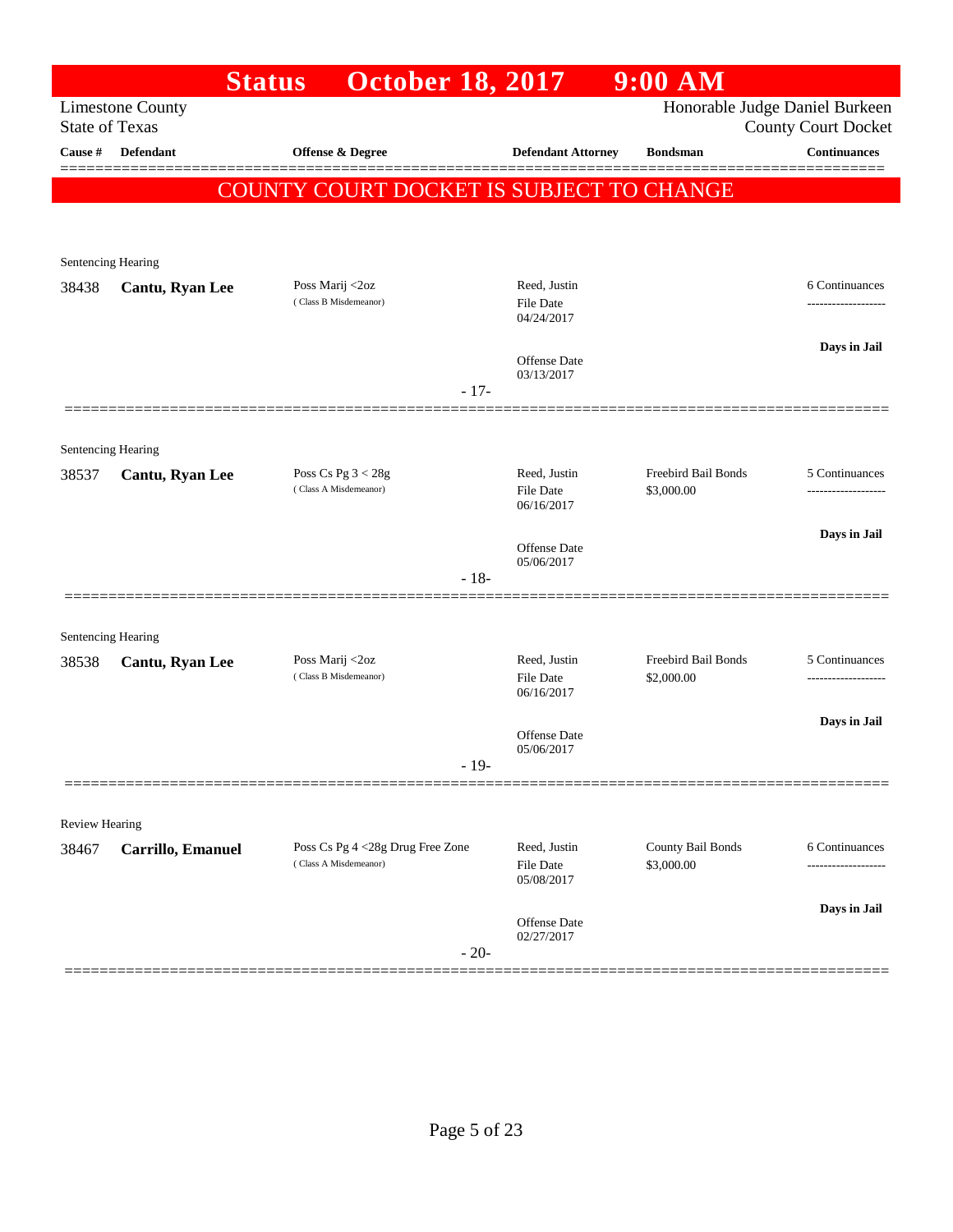|                       | <b>Status</b>                              | <b>October 18, 2017</b>                       |                                   | $9:00$ AM           |                                                   |
|-----------------------|--------------------------------------------|-----------------------------------------------|-----------------------------------|---------------------|---------------------------------------------------|
| <b>State of Texas</b> | <b>Limestone County</b>                    |                                               |                                   |                     | Honorable Judge Daniel Burkeen                    |
| Cause #               | Defendant                                  | Offense & Degree                              | <b>Defendant Attorney</b>         | <b>Bondsman</b>     | <b>County Court Docket</b><br><b>Continuances</b> |
|                       |                                            |                                               |                                   |                     |                                                   |
|                       |                                            | COUNTY COURT DOCKET IS SUBJECT TO CHANGE      |                                   |                     |                                                   |
|                       |                                            |                                               |                                   |                     |                                                   |
| <b>Status Hearing</b> |                                            |                                               |                                   |                     |                                                   |
| 38529                 | <b>Churnesky</b> , Tommy                   | Poss Marij <2oz                               |                                   | Freebird Bail Bonds | 5 Continuances                                    |
|                       | George                                     | (Class B Misdemeanor)                         | File Date                         | \$2,500.00          |                                                   |
|                       |                                            |                                               | 06/15/2017                        |                     |                                                   |
|                       |                                            |                                               | Offense Date<br>05/10/2017        |                     | Days in Jail                                      |
|                       |                                            | $-21-$                                        |                                   |                     |                                                   |
|                       |                                            |                                               |                                   |                     |                                                   |
| <b>Review Hearing</b> |                                            |                                               |                                   |                     |                                                   |
| 38371                 | Coaster, Gary Wayne,<br>Jr.                | Assault Causes Bodily Injury Family<br>Member | Reed, Justin                      | Reed, Justin        | 2 Continuances                                    |
|                       |                                            | (Class A Misdemeanor)                         | <b>File Date</b><br>02/17/2017    | \$10,000.00         |                                                   |
|                       |                                            |                                               |                                   |                     | Days in Jail                                      |
|                       |                                            |                                               | Offense Date<br>01/23/2017        |                     |                                                   |
|                       |                                            | $-22-$                                        |                                   |                     |                                                   |
|                       |                                            |                                               |                                   |                     |                                                   |
| <b>Status Hearing</b> |                                            |                                               |                                   |                     |                                                   |
| 38592                 | <b>Coulter, Arthur</b><br><b>Christian</b> | Assault Cause Bodily Inj.                     |                                   | County Bail Bonds   | 1 Continuances                                    |
|                       |                                            | (Class A Misdemeanor)                         | File Date<br>08/03/2017           | \$3,000.00          |                                                   |
|                       |                                            |                                               |                                   |                     | Days in Jail                                      |
|                       |                                            |                                               | Offense Date<br>06/15/2017        |                     |                                                   |
|                       |                                            | $-23-$                                        |                                   |                     |                                                   |
|                       |                                            |                                               |                                   |                     |                                                   |
| <b>Review Hearing</b> |                                            |                                               | Reed, Justin                      |                     | 11 Continuances                                   |
| 38149                 | Delacruz, Raul, Jr.                        | Poss Marij <2oz<br>(Class B Misdemeanor)      | <b>File Date</b>                  |                     |                                                   |
|                       |                                            |                                               | 08/23/2016                        |                     |                                                   |
|                       |                                            |                                               | <b>Offense</b> Date<br>07/19/2016 |                     | 213 Days in Jail                                  |
|                       |                                            | $-24-$                                        |                                   |                     |                                                   |
|                       |                                            |                                               |                                   |                     |                                                   |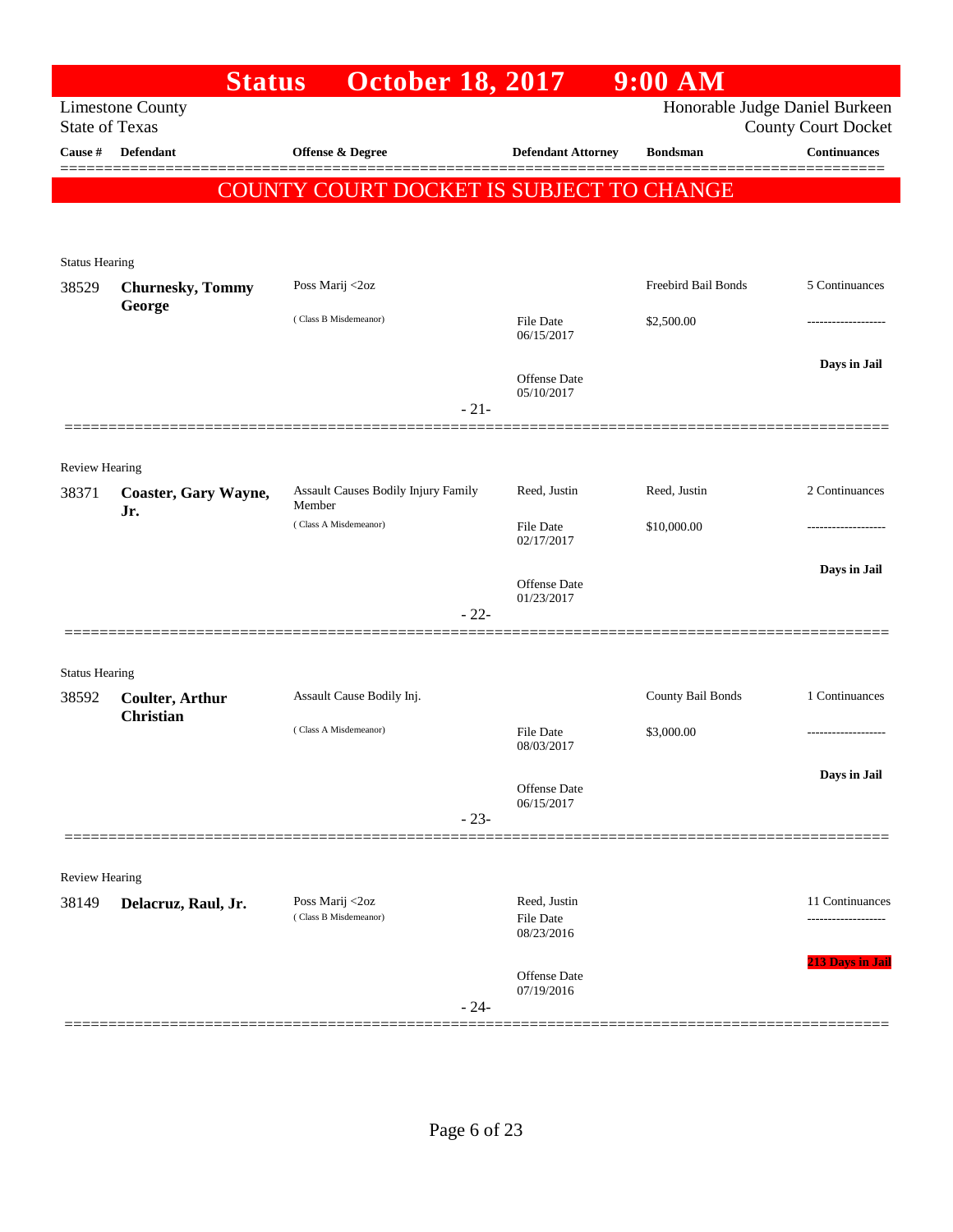|                                | <b>Status</b>                | <b>October 18, 2017</b>                              |        |                                | $9:00$ AM                       |                                       |
|--------------------------------|------------------------------|------------------------------------------------------|--------|--------------------------------|---------------------------------|---------------------------------------|
| <b>State of Texas</b>          | <b>Limestone County</b>      |                                                      |        |                                | Honorable Judge Daniel Burkeen  | <b>County Court Docket</b>            |
| Cause $\#$                     | <b>Defendant</b>             | <b>Offense &amp; Degree</b>                          |        | <b>Defendant Attorney</b>      | <b>Bondsman</b>                 | <b>Continuances</b>                   |
|                                |                              | COUNTY COURT DOCKET IS SUBJECT TO CHANGE             |        |                                |                                 |                                       |
|                                |                              |                                                      |        |                                |                                 |                                       |
| Plea Hearing                   |                              |                                                      |        |                                |                                 |                                       |
| 38531                          | Ellison, Nicholas Ryan       | Terroristic Threat Against Public                    |        |                                | Freebird Bail Bonds             | 1 Continuances                        |
|                                |                              | Servant<br>(Class A Misdemeanor)                     |        | <b>File Date</b><br>06/15/2017 | \$3,000.00                      |                                       |
|                                |                              |                                                      |        | Offense Date                   |                                 | Days in Jail                          |
|                                |                              |                                                      | $-25-$ | 06/04/2017                     |                                 |                                       |
|                                |                              |                                                      |        |                                |                                 |                                       |
| <b>Status Hearing</b><br>38582 | <b>Farris, Kyle Mitchell</b> | Poss Marij <2oz                                      |        | Reed, Benjie                   | County Bail Bonds               | 1 Continuances                        |
|                                |                              | (Class B Misdemeanor)                                |        | File Date<br>07/25/2017        | \$2,500.00                      |                                       |
|                                |                              |                                                      |        | Offense Date                   |                                 | Days in Jail                          |
|                                |                              |                                                      | $-26-$ | 06/11/2017                     |                                 |                                       |
|                                |                              |                                                      |        |                                |                                 |                                       |
| <b>Status Hearing</b>          |                              |                                                      |        |                                |                                 |                                       |
| 38606                          | <b>Ferguson, Daryl Glen</b>  | Theft Prop $>= $100 < $750$<br>(Class B Misdemeanor) |        | <b>File Date</b>               | Personal Bond<br>\$2,000.00     | 1 Continuances<br>------------------- |
|                                |                              |                                                      |        | 08/21/2017                     |                                 |                                       |
|                                |                              |                                                      |        | Offense Date<br>06/25/2017     |                                 | Days in Jail                          |
|                                |                              |                                                      | $-27-$ |                                |                                 |                                       |
| <b>Status Hearing</b>          |                              |                                                      |        |                                |                                 |                                       |
| 38623                          | <b>Fleming, Dandre</b>       | Poss Marij <2oz<br>(Class B Misdemeanor)             |        | File Date                      | County Bail Bonds<br>\$2,000.00 | 1 Continuances                        |
|                                |                              |                                                      |        | 08/28/2017                     |                                 | Days in Jail                          |
|                                |                              |                                                      | $-28-$ | Offense Date<br>07/28/2017     |                                 |                                       |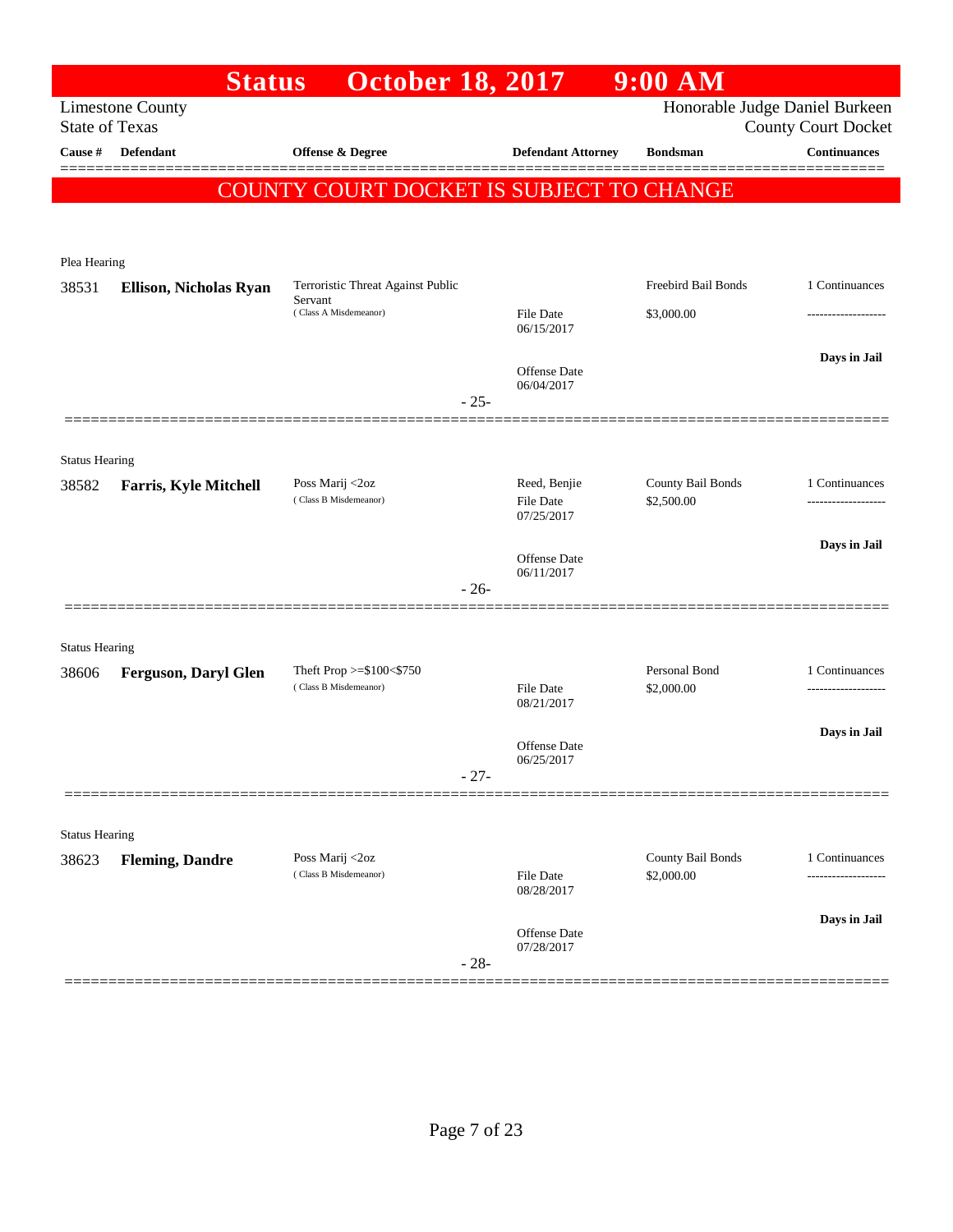| Honorable Judge Daniel Burkeen<br><b>Limestone County</b><br><b>State of Texas</b><br><b>County Court Docket</b><br><b>Defendant</b><br><b>Offense &amp; Degree</b><br>Cause #<br><b>Defendant Attorney</b><br><b>Bondsman</b><br>COUNTY COURT DOCKET IS SUBJECT TO CHANGE<br><b>Status Hearing</b><br><b>Assault Causes Bodily Injury Family</b><br>Reed, Justin<br>Reed, Justin<br>38416<br><b>Forge, Anthony</b><br>Member<br>Bernard, II<br>(Class A Misdemeanor)<br>\$3,000.00<br><b>File Date</b><br>03/22/2017<br><b>Offense Date</b><br>03/08/2017<br>$-29-$<br>Plea Hearing<br>County Bail Bonds<br>Poss Marij <2oz<br>Reed, Stephen M.<br>38419<br><b>Franklin, Drevion</b><br>Dante<br>(Class B Misdemeanor)<br>\$2,500.00<br><b>File Date</b><br>04/06/2017<br><b>Offense Date</b><br>02/16/2017<br>$-30-$<br><b>Status Hearing</b><br>County Bail Bonds<br>Driving While Intoxicated Bac >=0.15<br>Reed, Benjie<br>38602<br>Frazier, Irene Ann<br>(Class A Misdemeanor)<br><b>File Date</b><br>\$3,000.00<br>08/21/2017<br>Days in Jail<br>Offense Date<br>07/26/2017<br>$-31-$<br><b>Status Hearing</b><br>Freebird Bail Bonds<br>Poss Cs Pg $3 < 28g$<br>38466<br>Freeman, Leslie David<br>(Class A Misdemeanor)<br><b>File Date</b><br>\$7,500.00<br>05/04/2017<br>Offense Date<br>11/12/2016<br>$-32-$ | <b>Status</b> | <b>October 18, 2017</b> | $9:00$ AM |                     |
|-------------------------------------------------------------------------------------------------------------------------------------------------------------------------------------------------------------------------------------------------------------------------------------------------------------------------------------------------------------------------------------------------------------------------------------------------------------------------------------------------------------------------------------------------------------------------------------------------------------------------------------------------------------------------------------------------------------------------------------------------------------------------------------------------------------------------------------------------------------------------------------------------------------------------------------------------------------------------------------------------------------------------------------------------------------------------------------------------------------------------------------------------------------------------------------------------------------------------------------------------------------------------------------------------------------------------|---------------|-------------------------|-----------|---------------------|
|                                                                                                                                                                                                                                                                                                                                                                                                                                                                                                                                                                                                                                                                                                                                                                                                                                                                                                                                                                                                                                                                                                                                                                                                                                                                                                                         |               |                         |           |                     |
|                                                                                                                                                                                                                                                                                                                                                                                                                                                                                                                                                                                                                                                                                                                                                                                                                                                                                                                                                                                                                                                                                                                                                                                                                                                                                                                         |               |                         |           | <b>Continuances</b> |
|                                                                                                                                                                                                                                                                                                                                                                                                                                                                                                                                                                                                                                                                                                                                                                                                                                                                                                                                                                                                                                                                                                                                                                                                                                                                                                                         |               |                         |           |                     |
|                                                                                                                                                                                                                                                                                                                                                                                                                                                                                                                                                                                                                                                                                                                                                                                                                                                                                                                                                                                                                                                                                                                                                                                                                                                                                                                         |               |                         |           |                     |
|                                                                                                                                                                                                                                                                                                                                                                                                                                                                                                                                                                                                                                                                                                                                                                                                                                                                                                                                                                                                                                                                                                                                                                                                                                                                                                                         |               |                         |           | 5 Continuances      |
|                                                                                                                                                                                                                                                                                                                                                                                                                                                                                                                                                                                                                                                                                                                                                                                                                                                                                                                                                                                                                                                                                                                                                                                                                                                                                                                         |               |                         |           | -----------------   |
|                                                                                                                                                                                                                                                                                                                                                                                                                                                                                                                                                                                                                                                                                                                                                                                                                                                                                                                                                                                                                                                                                                                                                                                                                                                                                                                         |               |                         |           | Days in Jail        |
|                                                                                                                                                                                                                                                                                                                                                                                                                                                                                                                                                                                                                                                                                                                                                                                                                                                                                                                                                                                                                                                                                                                                                                                                                                                                                                                         |               |                         |           |                     |
|                                                                                                                                                                                                                                                                                                                                                                                                                                                                                                                                                                                                                                                                                                                                                                                                                                                                                                                                                                                                                                                                                                                                                                                                                                                                                                                         |               |                         |           |                     |
|                                                                                                                                                                                                                                                                                                                                                                                                                                                                                                                                                                                                                                                                                                                                                                                                                                                                                                                                                                                                                                                                                                                                                                                                                                                                                                                         |               |                         |           | 7 Continuances      |
|                                                                                                                                                                                                                                                                                                                                                                                                                                                                                                                                                                                                                                                                                                                                                                                                                                                                                                                                                                                                                                                                                                                                                                                                                                                                                                                         |               |                         |           | .                   |
|                                                                                                                                                                                                                                                                                                                                                                                                                                                                                                                                                                                                                                                                                                                                                                                                                                                                                                                                                                                                                                                                                                                                                                                                                                                                                                                         |               |                         |           | Days in Jail        |
|                                                                                                                                                                                                                                                                                                                                                                                                                                                                                                                                                                                                                                                                                                                                                                                                                                                                                                                                                                                                                                                                                                                                                                                                                                                                                                                         |               |                         |           |                     |
|                                                                                                                                                                                                                                                                                                                                                                                                                                                                                                                                                                                                                                                                                                                                                                                                                                                                                                                                                                                                                                                                                                                                                                                                                                                                                                                         |               |                         |           |                     |
|                                                                                                                                                                                                                                                                                                                                                                                                                                                                                                                                                                                                                                                                                                                                                                                                                                                                                                                                                                                                                                                                                                                                                                                                                                                                                                                         |               |                         |           | 1 Continuances      |
|                                                                                                                                                                                                                                                                                                                                                                                                                                                                                                                                                                                                                                                                                                                                                                                                                                                                                                                                                                                                                                                                                                                                                                                                                                                                                                                         |               |                         |           |                     |
|                                                                                                                                                                                                                                                                                                                                                                                                                                                                                                                                                                                                                                                                                                                                                                                                                                                                                                                                                                                                                                                                                                                                                                                                                                                                                                                         |               |                         |           |                     |
|                                                                                                                                                                                                                                                                                                                                                                                                                                                                                                                                                                                                                                                                                                                                                                                                                                                                                                                                                                                                                                                                                                                                                                                                                                                                                                                         |               |                         |           |                     |
|                                                                                                                                                                                                                                                                                                                                                                                                                                                                                                                                                                                                                                                                                                                                                                                                                                                                                                                                                                                                                                                                                                                                                                                                                                                                                                                         |               |                         |           |                     |
|                                                                                                                                                                                                                                                                                                                                                                                                                                                                                                                                                                                                                                                                                                                                                                                                                                                                                                                                                                                                                                                                                                                                                                                                                                                                                                                         |               |                         |           | 5 Continuances      |
|                                                                                                                                                                                                                                                                                                                                                                                                                                                                                                                                                                                                                                                                                                                                                                                                                                                                                                                                                                                                                                                                                                                                                                                                                                                                                                                         |               |                         |           | Days in Jail        |
|                                                                                                                                                                                                                                                                                                                                                                                                                                                                                                                                                                                                                                                                                                                                                                                                                                                                                                                                                                                                                                                                                                                                                                                                                                                                                                                         |               |                         |           |                     |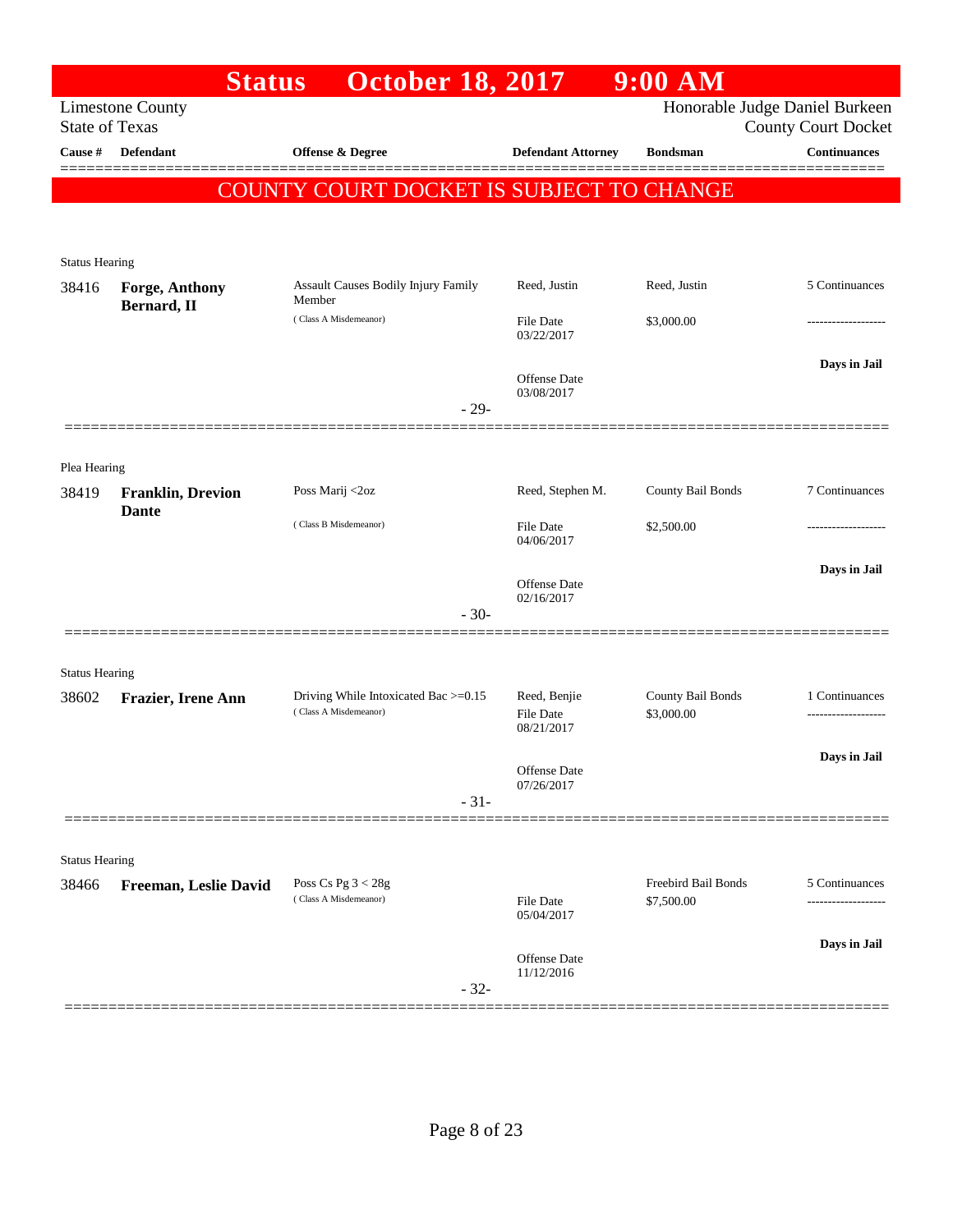|                       | <b>Status</b>                    | <b>October 18, 2017</b>                                                      |                                   | $9:00$ AM         |                                |
|-----------------------|----------------------------------|------------------------------------------------------------------------------|-----------------------------------|-------------------|--------------------------------|
|                       | <b>Limestone County</b>          |                                                                              |                                   |                   | Honorable Judge Daniel Burkeen |
| <b>State of Texas</b> |                                  |                                                                              |                                   |                   | <b>County Court Docket</b>     |
| Cause #               | <b>Defendant</b>                 | Offense & Degree                                                             | <b>Defendant Attorney</b>         | <b>Bondsman</b>   | <b>Continuances</b>            |
|                       |                                  | <b>COUNTY COURT DOCKET IS SUBJECT TO CHANGE</b>                              |                                   |                   |                                |
|                       |                                  |                                                                              |                                   |                   |                                |
|                       |                                  |                                                                              |                                   |                   |                                |
| <b>Status Hearing</b> |                                  |                                                                              |                                   |                   | 1 Continuances                 |
| 38607                 | Freeman, Leslie David            | Fail To Identify Fugitive Intent Give<br>False Info<br>(Class A Misdemeanor) | Reed, Benjie                      | Reed, Benjie      |                                |
|                       |                                  |                                                                              | <b>File Date</b><br>08/21/2017    | \$3,000.00        |                                |
|                       |                                  |                                                                              |                                   |                   | Days in Jail                   |
|                       |                                  |                                                                              | <b>Offense Date</b><br>07/19/2017 |                   |                                |
|                       |                                  | $-33-$                                                                       |                                   |                   |                                |
|                       |                                  |                                                                              |                                   |                   |                                |
| <b>Status Hearing</b> |                                  |                                                                              |                                   |                   |                                |
| 38572                 | Gallegos, Hugo<br><b>Becerra</b> | Poss Marij <2oz                                                              | Reed, Justin                      | County Bail Bonds | 4 Continuances                 |
|                       |                                  | (Class B Misdemeanor)                                                        | <b>File Date</b>                  | \$2,000.00        |                                |
|                       |                                  |                                                                              | 07/20/2017                        |                   |                                |
|                       |                                  |                                                                              | Offense Date                      |                   | Days in Jail                   |
|                       |                                  | $-34-$                                                                       | 06/14/2017                        |                   |                                |
|                       |                                  |                                                                              |                                   |                   |                                |
| <b>Status Hearing</b> |                                  |                                                                              |                                   |                   |                                |
| 38081                 | <b>Gonzalez, Emmanuel</b>        | Driving While Intoxicated                                                    | Reed, Stephen M.                  | County Bail Bonds | 11 Continuances                |
|                       | <b>Silva</b>                     |                                                                              |                                   |                   |                                |
|                       |                                  | (Class B Misdemeanor)                                                        | <b>File Date</b><br>07/21/2016    | \$2,000.00        | -----------------              |
|                       |                                  |                                                                              |                                   |                   | Days in Jail                   |
|                       |                                  |                                                                              | Offense Date<br>05/15/2016        |                   |                                |
|                       |                                  | $-35-$                                                                       |                                   |                   |                                |
|                       |                                  |                                                                              |                                   |                   |                                |
| <b>Status Hearing</b> |                                  |                                                                              |                                   |                   |                                |
| 38191                 | <b>Gonzalez, Emmanuel</b>        | Assault Cause Bodily Inj.                                                    | Reed, Stephen M.                  | County Bail Bonds | 9 Continuances                 |
|                       | <b>Silva</b>                     | (Class A Misdemeanor)                                                        | File Date                         | \$5,000.00        |                                |
|                       |                                  |                                                                              | 10/07/2016                        |                   |                                |
|                       |                                  |                                                                              | Offense Date                      |                   | Days in Jail                   |
|                       |                                  | $-36-$                                                                       | 05/15/2016                        |                   |                                |
|                       |                                  |                                                                              |                                   |                   |                                |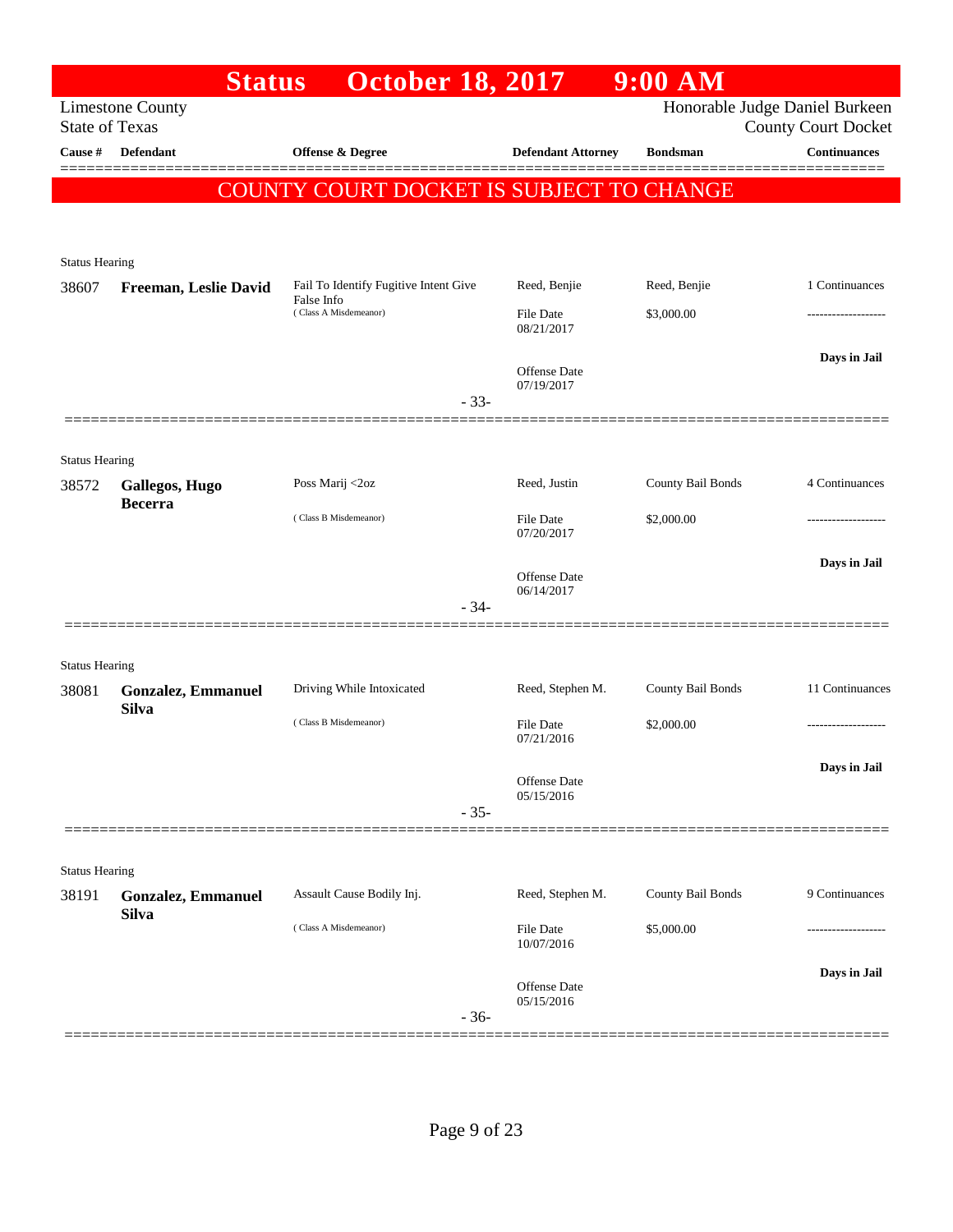|                       | <b>Status</b>             | <b>October 18, 2017</b>                  |                            | $9:00$ AM         |                                                   |
|-----------------------|---------------------------|------------------------------------------|----------------------------|-------------------|---------------------------------------------------|
| <b>State of Texas</b> | <b>Limestone County</b>   |                                          |                            |                   | Honorable Judge Daniel Burkeen                    |
| <b>Cause</b> #        | Defendant                 | Offense & Degree                         | <b>Defendant Attorney</b>  | <b>Bondsman</b>   | <b>County Court Docket</b><br><b>Continuances</b> |
|                       |                           |                                          |                            |                   |                                                   |
|                       |                           | COUNTY COURT DOCKET IS SUBJECT TO CHANGE |                            |                   |                                                   |
|                       |                           |                                          |                            |                   |                                                   |
| <b>Status Hearing</b> |                           |                                          |                            |                   |                                                   |
| 38192                 | <b>Gonzalez, Emmanuel</b> | Assault Cause Bodily Inj.                | Reed, Stephen M.           | County Bail Bonds | 9 Continuances                                    |
|                       | <b>Silva</b>              | (Class A Misdemeanor)                    | <b>File Date</b>           | \$5,000.00        |                                                   |
|                       |                           |                                          | 10/07/2016                 |                   |                                                   |
|                       |                           |                                          | Offense Date               |                   | Days in Jail                                      |
|                       |                           |                                          | 05/15/2016                 |                   |                                                   |
|                       |                           | $-37-$                                   |                            |                   |                                                   |
|                       |                           |                                          |                            |                   |                                                   |
| <b>Review Hearing</b> | Gore, Jason Claude        | Criminal Trespass                        | Spivey, Shirley            | Perosonal Bond    | 12 Continuances                                   |
| 38281                 |                           | (Class B Misdemeanor)                    | <b>File Date</b>           | \$1,000.00        |                                                   |
|                       |                           |                                          | 12/19/2016                 |                   |                                                   |
|                       |                           |                                          | <b>Offense Date</b>        |                   | <b>1 Days in Jail</b>                             |
|                       |                           | $-38-$                                   | 11/22/2016                 |                   |                                                   |
|                       |                           |                                          |                            |                   |                                                   |
| <b>Review Hearing</b> |                           |                                          |                            |                   |                                                   |
| 38549                 | Green, Michael            | Interfer W/Emergency Req For             | Tate, Greg                 | County Bail Bonds | 5 Continuances                                    |
|                       | Edward                    | Assistance<br>(Class A Misdemeanor)      | <b>File Date</b>           | \$3,000.00        |                                                   |
|                       |                           |                                          | 06/22/2017                 |                   |                                                   |
|                       |                           |                                          | Offense Date               |                   | Days in Jail                                      |
|                       |                           | $-39-$                                   | 05/19/2017                 |                   |                                                   |
|                       |                           |                                          |                            |                   |                                                   |
| <b>Review Hearing</b> |                           |                                          |                            |                   |                                                   |
| 38550                 | Green, Michael            | Assault Causes Bodily Injury Family      | Tate, Greg                 | County Bail Bonds | 5 Continuances                                    |
|                       | Edward                    | Member                                   |                            |                   |                                                   |
|                       |                           | (Class A Misdemeanor)                    | File Date<br>06/22/2017    | \$3,000.00        |                                                   |
|                       |                           |                                          |                            |                   | Days in Jail                                      |
|                       |                           |                                          | Offense Date<br>05/19/2017 |                   |                                                   |
|                       |                           | $-40-$                                   |                            |                   |                                                   |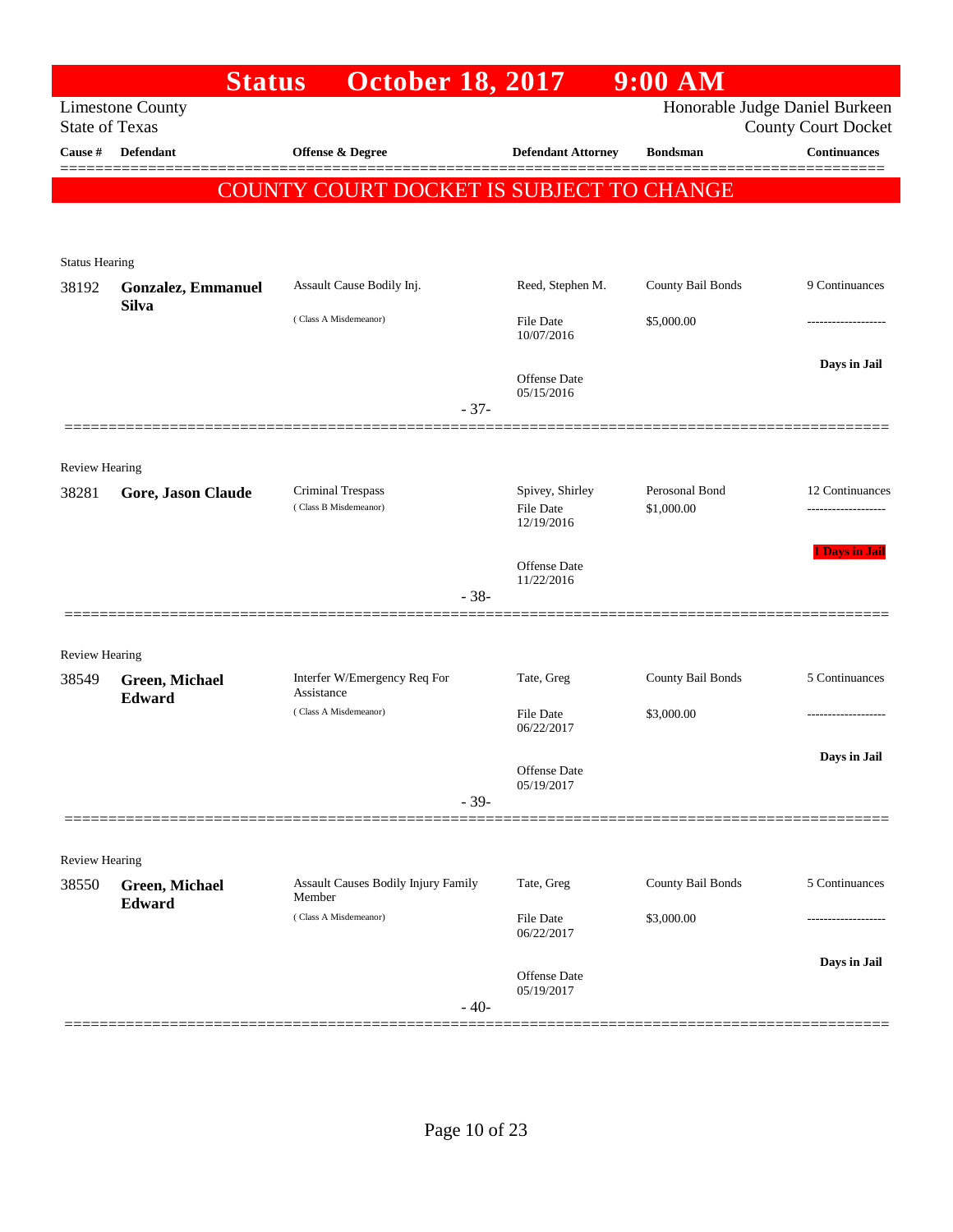|                                | <b>Status</b>                                    | <b>October 18, 2017</b>                           |                                   | $9:00$ AM           |                                                              |
|--------------------------------|--------------------------------------------------|---------------------------------------------------|-----------------------------------|---------------------|--------------------------------------------------------------|
|                                | <b>Limestone County</b><br><b>State of Texas</b> |                                                   |                                   |                     | Honorable Judge Daniel Burkeen<br><b>County Court Docket</b> |
| Cause #                        | <b>Defendant</b>                                 | <b>Offense &amp; Degree</b>                       | <b>Defendant Attorney</b>         | <b>Bondsman</b>     | <b>Continuances</b>                                          |
|                                |                                                  | COUNTY COURT DOCKET IS SUBJECT TO CHANGE          |                                   |                     |                                                              |
|                                |                                                  |                                                   |                                   |                     |                                                              |
|                                |                                                  |                                                   |                                   |                     |                                                              |
| Review Hearing                 |                                                  |                                                   |                                   |                     |                                                              |
| 38551                          | <b>Green, Michael</b><br>Edward                  | <b>Unlawful Restraint</b>                         | Tate, Greg                        | County Bail Bonds   | 5 Continuances                                               |
|                                |                                                  | (Class A Misdemeanor)                             | File Date<br>06/22/2017           | \$3,000.00          |                                                              |
|                                |                                                  |                                                   |                                   |                     | Days in Jail                                                 |
|                                |                                                  |                                                   | <b>Offense Date</b><br>05/19/2017 |                     |                                                              |
|                                |                                                  | $-41-$                                            |                                   |                     |                                                              |
|                                |                                                  |                                                   |                                   |                     |                                                              |
| <b>Status Hearing</b><br>38505 | Guajardo, Christopher                            | Assault Causes Bodily Injury Family               | Latray, Michelle J.               | County Bail Bonds   | 6 Continuances                                               |
|                                |                                                  | Member<br>(Class A Misdemeanor)                   | <b>File Date</b><br>05/19/2017    | \$3,000.00          |                                                              |
|                                |                                                  |                                                   |                                   |                     |                                                              |
|                                |                                                  |                                                   | <b>Offense Date</b><br>05/06/2017 |                     | Days in Jail                                                 |
|                                |                                                  | $-42-$                                            |                                   |                     |                                                              |
|                                |                                                  |                                                   |                                   |                     |                                                              |
| <b>Review Hearing</b>          |                                                  |                                                   |                                   |                     |                                                              |
| 38299                          | <b>Henderson, Dontre</b><br><b>Markee</b>        | Evading Arrest Or Detention                       | Reed, Justin                      | Reed, Justin        | 10 Continuances                                              |
|                                |                                                  | (Class B Misdemeanor)                             | <b>File Date</b><br>01/06/2017    | \$3,000.00          |                                                              |
|                                |                                                  |                                                   |                                   |                     | Days in Jail                                                 |
|                                |                                                  |                                                   | Offense Date<br>12/03/2016        |                     |                                                              |
|                                |                                                  | $-43-$                                            |                                   |                     |                                                              |
|                                |                                                  |                                                   |                                   |                     |                                                              |
| Review Hearing                 |                                                  |                                                   |                                   |                     |                                                              |
| 38545                          | Hoffman, Joseph<br><b>Michael</b>                | Driving W/Lic Inv W/Prev<br>Conv/Susp/W/O Fin Res |                                   | Freebird Bail Bonds | 6 Continuances                                               |
|                                |                                                  | (Class B Misdemeanor)                             | <b>File Date</b><br>06/20/2017    | \$2,000.00          |                                                              |
|                                |                                                  |                                                   |                                   |                     |                                                              |
|                                |                                                  |                                                   | Offense Date<br>06/11/2017        |                     | Days in Jail                                                 |
|                                |                                                  | $-44-$                                            |                                   |                     |                                                              |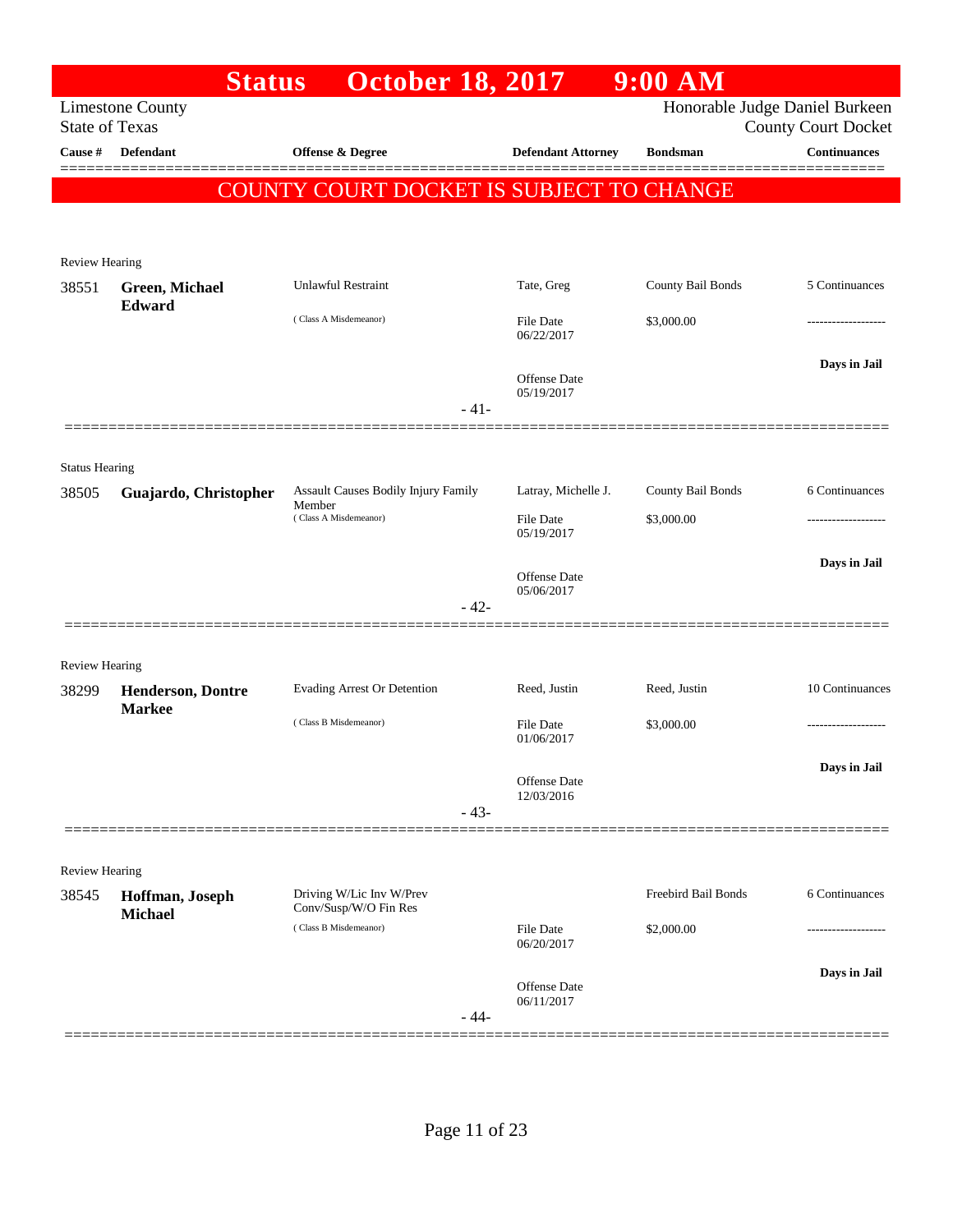|                                  | <b>Status</b>                    | <b>October 18, 2017</b>                         |                                | $9:00$ AM         |                                                   |
|----------------------------------|----------------------------------|-------------------------------------------------|--------------------------------|-------------------|---------------------------------------------------|
|                                  | <b>Limestone County</b>          |                                                 |                                |                   | Honorable Judge Daniel Burkeen                    |
| <b>State of Texas</b><br>Cause # | <b>Defendant</b>                 | Offense & Degree                                | <b>Defendant Attorney</b>      | <b>Bondsman</b>   | <b>County Court Docket</b><br><b>Continuances</b> |
|                                  |                                  |                                                 |                                |                   |                                                   |
|                                  |                                  | <b>COUNTY COURT DOCKET IS SUBJECT TO CHANGE</b> |                                |                   |                                                   |
|                                  |                                  |                                                 |                                |                   |                                                   |
| <b>Status Hearing</b>            |                                  |                                                 |                                |                   |                                                   |
| 38434                            | Holdman, Quincy Lee              | Poss Marij <2oz                                 | Reed, Benjie                   | Reed, Benjie      | 6 Continuances                                    |
|                                  |                                  | (Class B Misdemeanor)                           | <b>File Date</b><br>04/24/2017 | \$2,500.00        |                                                   |
|                                  |                                  |                                                 |                                |                   |                                                   |
|                                  |                                  |                                                 | Offense Date<br>02/16/2017     |                   | Days in Jail                                      |
|                                  |                                  | $-45-$                                          |                                |                   |                                                   |
|                                  |                                  |                                                 |                                |                   |                                                   |
| <b>Status Hearing</b>            |                                  |                                                 |                                |                   |                                                   |
| 37882                            | Holmes, Dajour                   | Poss Marij <2oz                                 |                                |                   | 1 Continuances                                    |
|                                  | <b>Marquet</b>                   | (Class B Misdemeanor)                           | <b>File Date</b>               |                   |                                                   |
|                                  |                                  |                                                 | 03/29/2016                     |                   |                                                   |
|                                  |                                  |                                                 | Offense Date                   |                   | Days in Jail                                      |
|                                  |                                  | $-46-$                                          | 06/15/2015                     |                   |                                                   |
|                                  |                                  |                                                 |                                |                   |                                                   |
| <b>Status Hearing</b>            |                                  |                                                 |                                |                   |                                                   |
| 38031                            | Holmes, Dajour                   | Bail Jumping And Fail To Appear                 |                                | Player Bail Bonds | 1 Continuances                                    |
|                                  | <b>Marquet</b>                   | (Class A Misdemeanor)                           | File Date                      | \$4,000.00        | ----------------                                  |
|                                  |                                  |                                                 | 06/03/2016                     |                   |                                                   |
|                                  |                                  |                                                 | Offense Date                   |                   | Days in Jail                                      |
|                                  |                                  |                                                 | 05/05/2016                     |                   |                                                   |
|                                  |                                  | $-47-$                                          |                                |                   |                                                   |
|                                  |                                  |                                                 |                                |                   |                                                   |
| <b>Status Hearing</b><br>38218   |                                  | Bail Jumping And Fail To Appear                 |                                | Player Bail Bonds | 1 Continuances                                    |
|                                  | Holmes, Dajour<br><b>Marquet</b> |                                                 |                                |                   |                                                   |
|                                  |                                  | (Class A Misdemeanor)                           | <b>File Date</b><br>10/27/2016 | \$4,000.00        |                                                   |
|                                  |                                  |                                                 |                                |                   | Days in Jail                                      |
|                                  |                                  |                                                 | Offense Date<br>10/06/2016     |                   |                                                   |
|                                  |                                  | $-48-$                                          |                                |                   |                                                   |
|                                  |                                  |                                                 |                                |                   |                                                   |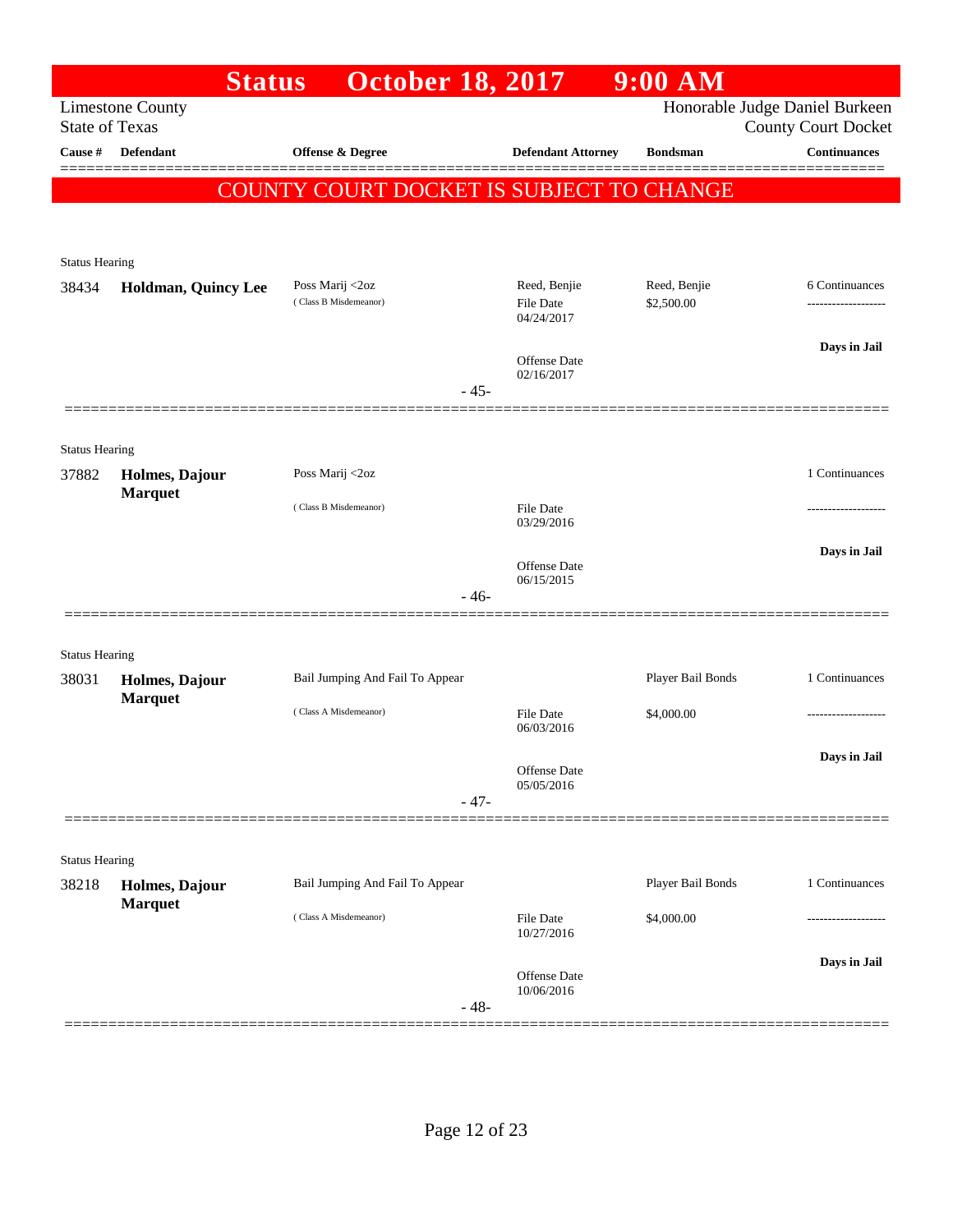|                       | <b>Status</b>                      | <b>October 18, 2017</b>                                |                                                | $9:00$ AM                       |                            |
|-----------------------|------------------------------------|--------------------------------------------------------|------------------------------------------------|---------------------------------|----------------------------|
| <b>State of Texas</b> | <b>Limestone County</b>            |                                                        |                                                | Honorable Judge Daniel Burkeen  | <b>County Court Docket</b> |
| Cause #               | Defendant                          | Offense & Degree                                       | <b>Defendant Attorney</b>                      | <b>Bondsman</b>                 | <b>Continuances</b>        |
|                       |                                    | COUNTY COURT DOCKET IS SUBJECT TO CHANGE               |                                                |                                 |                            |
|                       |                                    |                                                        |                                                |                                 |                            |
|                       |                                    |                                                        |                                                |                                 |                            |
| <b>Status Hearing</b> |                                    |                                                        |                                                |                                 |                            |
| 38565                 | Hope, Justiss Ray                  | Poss Marij <2oz<br>(Class B Misdemeanor)               | Latray, Michelle J.<br>File Date<br>07/10/2017 | County Bail Bonds<br>\$1,000.00 | 4 Continuances             |
|                       |                                    |                                                        | Offense Date<br>06/23/2017                     |                                 | Days in Jail               |
|                       |                                    | $-49-$                                                 |                                                |                                 |                            |
|                       |                                    |                                                        |                                                |                                 |                            |
| <b>Review Hearing</b> |                                    |                                                        |                                                |                                 |                            |
| 38339                 | Hopwood, Eboni                     | Bad Faith Malicious Reckless Report                    |                                                | Falls County Bonding            | 0 Continuances             |
|                       | Renee                              | (Class A Misdemeanor)                                  | <b>File Date</b><br>01/25/2017                 | \$2,500.00                      | .                          |
|                       |                                    |                                                        | Offense Date<br>12/13/2016                     |                                 | Days in Jail               |
|                       |                                    | $-50-$                                                 |                                                |                                 |                            |
|                       |                                    |                                                        |                                                |                                 |                            |
| <b>Status Hearing</b> |                                    |                                                        |                                                |                                 |                            |
| 38609                 | <b>Humphries, Samuel</b><br>George | Assault Causes Bodily Injury Family<br>Member          | Moore, David E.                                | County Bail Bonds               | 1 Continuances             |
|                       |                                    | (Class A Misdemeanor)                                  | File Date<br>08/22/2017                        | \$3,000.00                      |                            |
|                       |                                    |                                                        |                                                |                                 | Days in Jail               |
|                       |                                    |                                                        | Offense Date<br>07/15/2017                     |                                 |                            |
|                       |                                    | $-51-$                                                 |                                                |                                 |                            |
|                       |                                    |                                                        |                                                |                                 |                            |
| <b>Status Hearing</b> |                                    |                                                        |                                                |                                 |                            |
| 38562                 | Hunt, Steven Flint                 | Driving While Intoxicated 2nd<br>(Class A Misdemeanor) | Reed, Bobby<br><b>File Date</b><br>07/07/2017  | County Bail Bonds<br>\$3,000.00 | 4 Continuances             |
|                       |                                    |                                                        |                                                |                                 | Days in Jail               |
|                       |                                    | $-52-$                                                 | <b>Offense Date</b><br>05/28/2017              |                                 |                            |
|                       |                                    |                                                        |                                                |                                 |                            |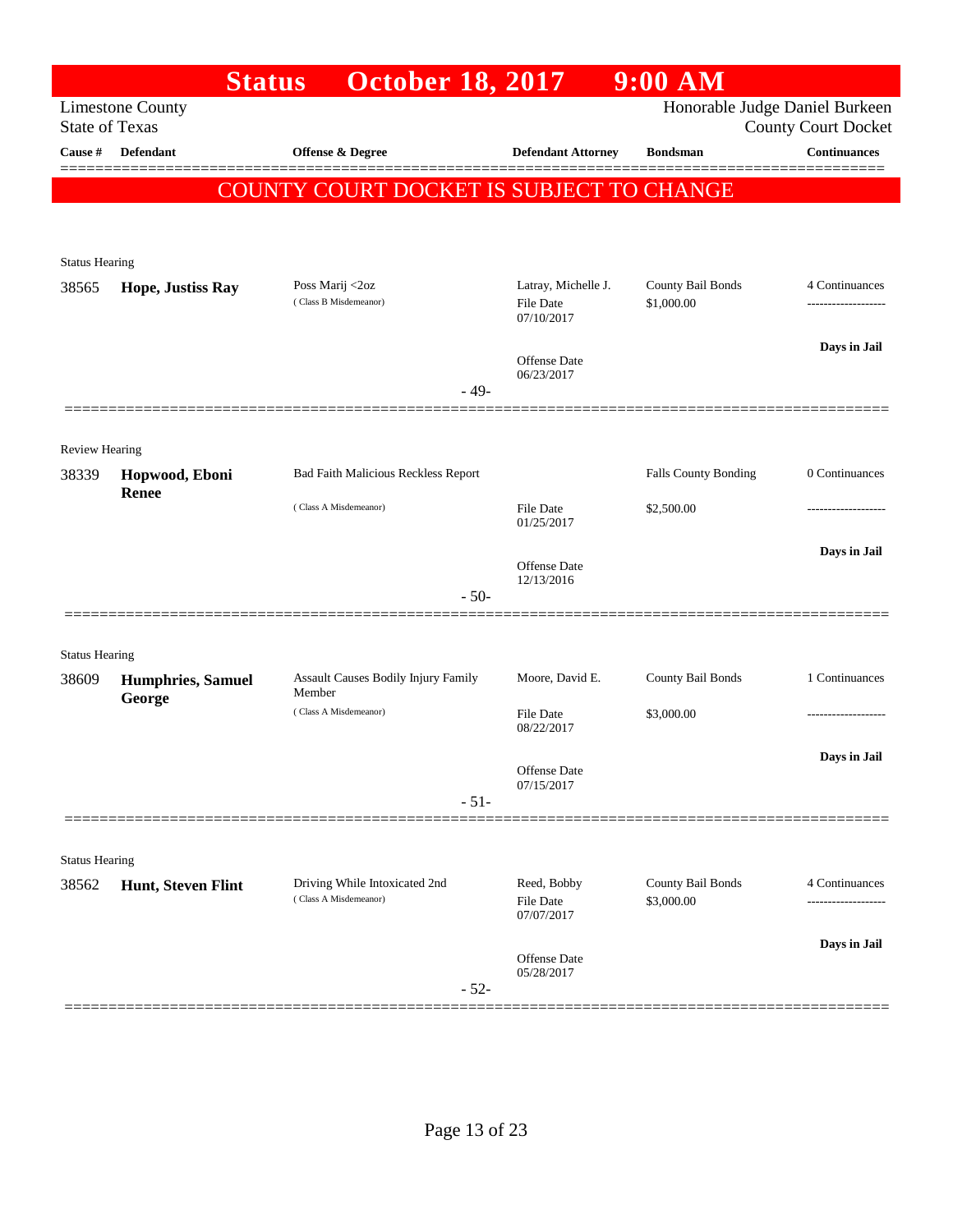|                                  | <b>Status</b>                | <b>October 18, 2017</b>                  |                           | $9:00$ AM           |                                                   |
|----------------------------------|------------------------------|------------------------------------------|---------------------------|---------------------|---------------------------------------------------|
|                                  | <b>Limestone County</b>      |                                          |                           |                     | Honorable Judge Daniel Burkeen                    |
| <b>State of Texas</b><br>Cause # | Defendant                    | Offense & Degree                         | <b>Defendant Attorney</b> | <b>Bondsman</b>     | <b>County Court Docket</b><br><b>Continuances</b> |
|                                  |                              |                                          |                           |                     |                                                   |
|                                  |                              | COUNTY COURT DOCKET IS SUBJECT TO CHANGE |                           |                     |                                                   |
|                                  |                              |                                          |                           |                     |                                                   |
| <b>Status Hearing</b>            |                              |                                          |                           |                     |                                                   |
| 38509                            | Hutchison, Calob             | Poss Marij <2oz                          |                           | County Bail Bonds   | 5 Continuances                                    |
|                                  | <b>Delasand</b>              | (Class B Misdemeanor)                    | File Date                 | \$2,000.00          |                                                   |
|                                  |                              |                                          | 05/23/2017                |                     |                                                   |
|                                  |                              |                                          | Offense Date              |                     | Days in Jail                                      |
|                                  |                              | $-53-$                                   | 05/05/2017                |                     |                                                   |
|                                  |                              |                                          |                           |                     |                                                   |
| <b>Review Hearing</b>            |                              |                                          |                           |                     |                                                   |
| 38558                            | <b>Keeling, Tracie Renae</b> | Assault Causes Bodily Injury Family      | Wilson, Scott             | Personal Bond       | 4 Continuances                                    |
|                                  |                              | Member<br>(Class A Misdemeanor)          | <b>File Date</b>          | \$1,000.00          |                                                   |
|                                  |                              |                                          | 06/30/2017                |                     |                                                   |
|                                  |                              |                                          | <b>Offense</b> Date       |                     | Days in Jail                                      |
|                                  |                              | $-54-$                                   | 05/22/2017                |                     |                                                   |
|                                  |                              |                                          |                           |                     |                                                   |
| Review Hearing                   |                              |                                          |                           |                     |                                                   |
| 38554                            | Lachman, Christopher         | Engage In Organized Criminal Activity    |                           | Freebird Bail Bonds | 4 Continuances                                    |
|                                  | <b>Scott</b>                 | (Class B Misdemeanor)                    | File Date                 | \$2,000.00          |                                                   |
|                                  |                              |                                          | 06/27/2017                |                     |                                                   |
|                                  |                              |                                          | Offense Date              |                     | Days in Jail                                      |
|                                  |                              | $-55-$                                   | 01/05/2017                |                     |                                                   |
|                                  |                              |                                          |                           |                     |                                                   |
| Review Hearing                   |                              |                                          |                           |                     |                                                   |
| 38555                            | Lachman, Christopher         | Engage In Organized Criminal Activity    |                           | Freebird Bail Bonds | 4 Continuances                                    |
|                                  | <b>Scott</b>                 | (Class A Misdemeanor)                    | File Date                 | \$2,500.00          |                                                   |
|                                  |                              |                                          | 06/27/2017                |                     |                                                   |
|                                  |                              |                                          | Offense Date              |                     | Days in Jail                                      |
|                                  |                              | $-56-$                                   | 12/19/2016                |                     |                                                   |
|                                  |                              |                                          |                           |                     |                                                   |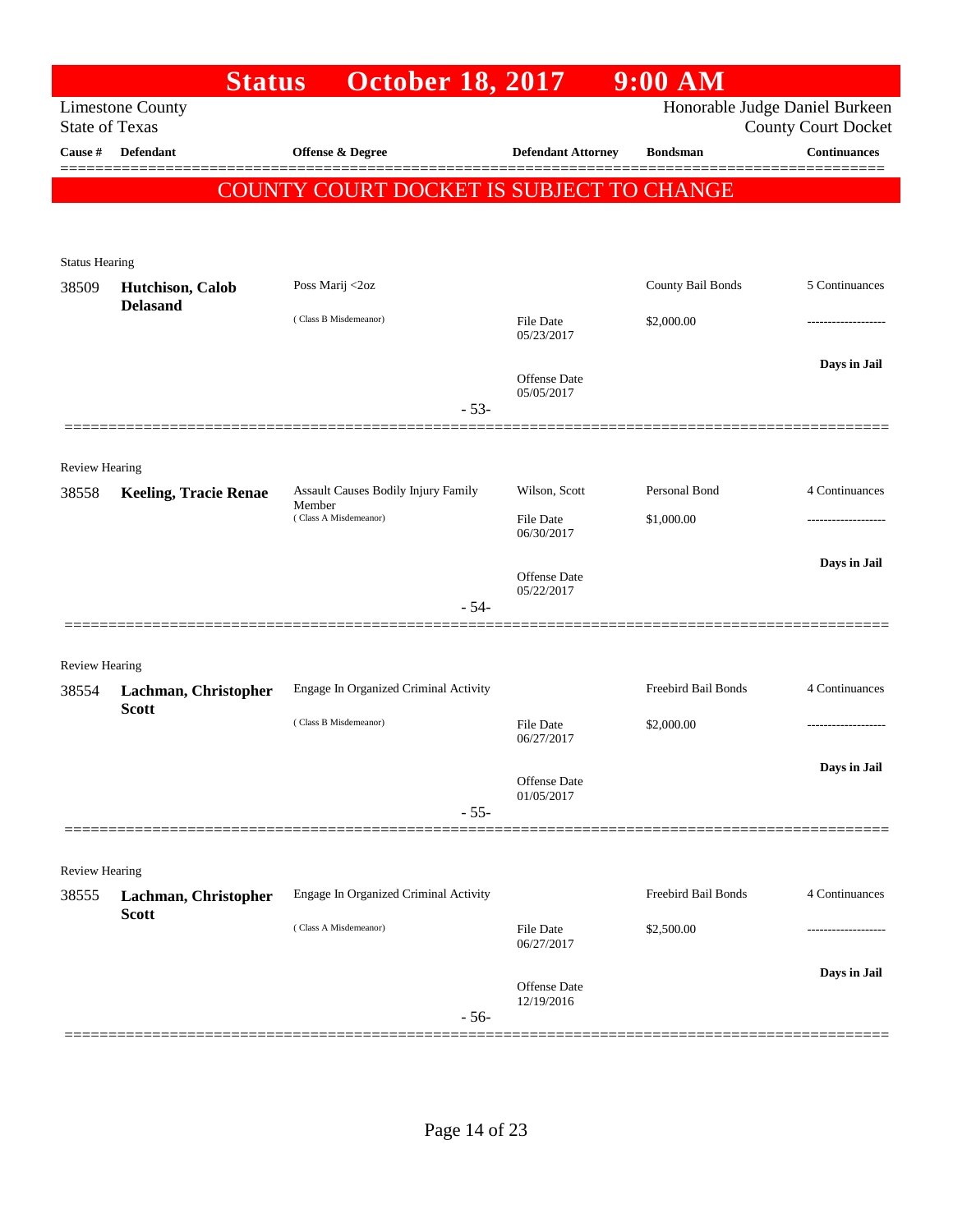|                       |                                 | <b>October 18, 2017</b><br><b>Status</b>                 |                                   | $9:00$ AM                       |                                                              |
|-----------------------|---------------------------------|----------------------------------------------------------|-----------------------------------|---------------------------------|--------------------------------------------------------------|
| <b>State of Texas</b> | <b>Limestone County</b>         |                                                          |                                   |                                 | Honorable Judge Daniel Burkeen<br><b>County Court Docket</b> |
| Cause #               | Defendant                       | Offense & Degree                                         | <b>Defendant Attorney</b>         | <b>Bondsman</b>                 | <b>Continuances</b>                                          |
|                       |                                 | COUNTY COURT DOCKET IS SUBJECT TO CHANGE                 |                                   |                                 |                                                              |
|                       |                                 |                                                          |                                   |                                 |                                                              |
| <b>Status Hearing</b> |                                 |                                                          |                                   |                                 |                                                              |
| 38584                 | <b>Lenoir, Marty Ray</b>        | <b>Assault Causes Bodily Injury Family</b>               | Tate, Greg                        | County Bail Bonds               | 1 Continuances                                               |
|                       |                                 | Member<br>(Class A Misdemeanor)                          | <b>File Date</b><br>07/26/2017    | \$2,500.00                      | -------------------                                          |
|                       |                                 |                                                          | <b>Offense Date</b><br>07/03/2017 |                                 | Days in Jail                                                 |
|                       |                                 | $-57-$                                                   |                                   |                                 |                                                              |
| <b>Status Hearing</b> |                                 |                                                          |                                   |                                 |                                                              |
| 38561                 | Luna, Lopi                      | Driving W/Lic Inv W/Prev<br>Conv/Susp/W/O Fin Res        |                                   | Personal Bond                   | 1 Continuances                                               |
|                       |                                 | (Class B Misdemeanor)                                    | <b>File Date</b><br>07/07/2017    | \$2,000.00                      | -------------------                                          |
|                       |                                 |                                                          | <b>Offense Date</b><br>05/27/2017 |                                 | Days in Jail                                                 |
|                       |                                 | $-58-$                                                   |                                   |                                 |                                                              |
| <b>Status Hearing</b> |                                 |                                                          |                                   |                                 |                                                              |
| 38595                 | Luna, Lopi                      | Bail Jumping And Fail To Appear<br>(Class A Misdemeanor) | Tate, Greg<br>File Date           | County Bail Bonds<br>\$2,000.00 | 1 Continuances<br>-------------------                        |
|                       |                                 |                                                          | 08/10/2017                        |                                 | Days in Jail                                                 |
|                       |                                 | $-59-$                                                   | Offense Date<br>08/03/2017        |                                 |                                                              |
|                       |                                 |                                                          |                                   |                                 |                                                              |
| <b>Status Hearing</b> |                                 |                                                          |                                   |                                 |                                                              |
| 38590                 | Mack, Seddrick<br><b>Eugene</b> | Poss Marij <2oz                                          |                                   | Personal Bond                   | 1 Continuances                                               |
|                       |                                 | (Class B Misdemeanor)                                    | <b>File Date</b><br>08/03/2017    | \$1,000.00                      |                                                              |
|                       |                                 | $-60-$                                                   | Offense Date<br>06/26/2017        |                                 | Days in Jail                                                 |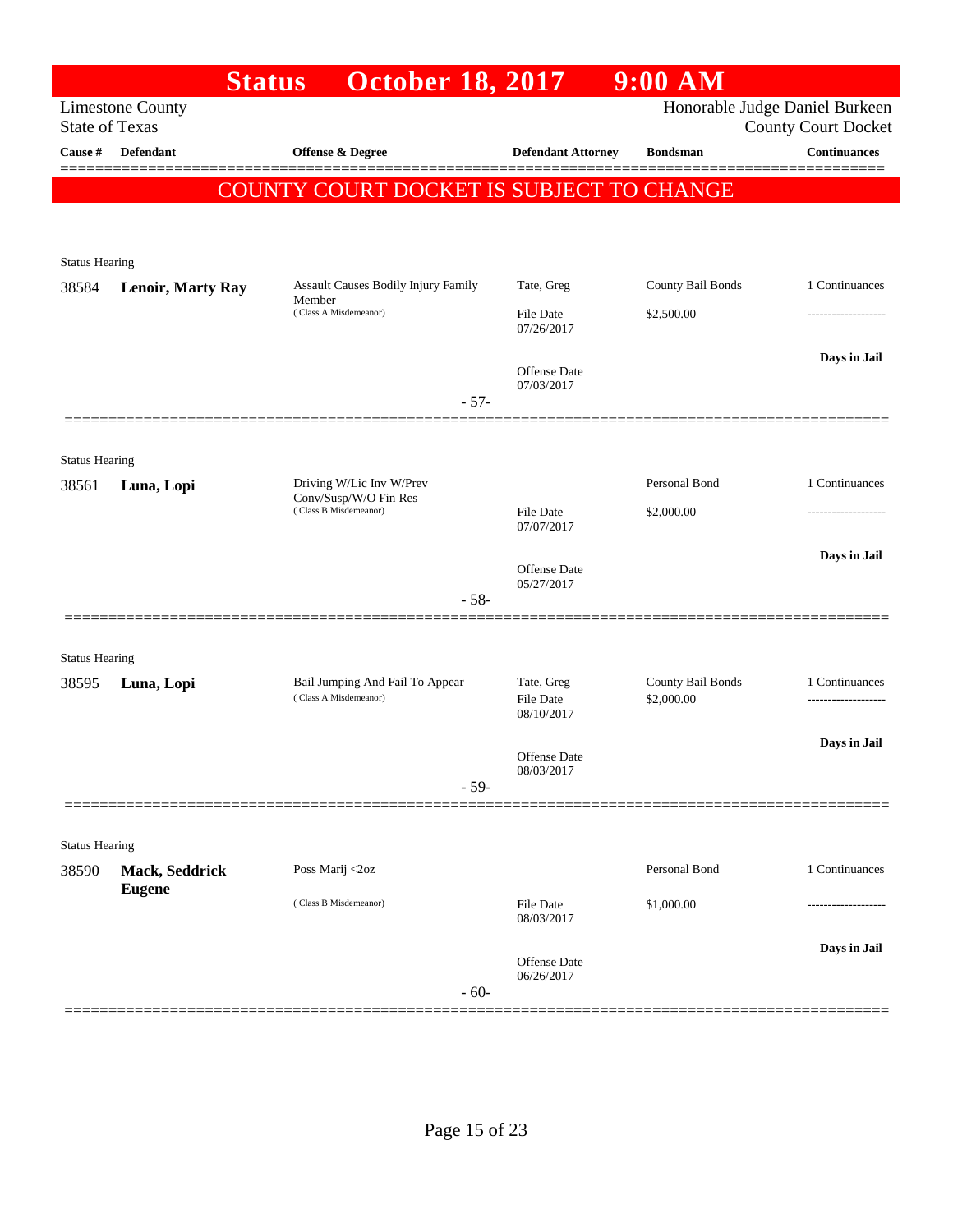|                                  | <b>Status</b>                      | <b>October 18, 2017</b>                                        |                                | 9:00 AM                             |                                                   |
|----------------------------------|------------------------------------|----------------------------------------------------------------|--------------------------------|-------------------------------------|---------------------------------------------------|
|                                  | <b>Limestone County</b>            |                                                                |                                | Honorable Judge Daniel Burkeen      |                                                   |
| <b>State of Texas</b><br>Cause # | Defendant                          | Offense & Degree                                               | <b>Defendant Attorney</b>      | <b>Bondsman</b>                     | <b>County Court Docket</b><br><b>Continuances</b> |
|                                  |                                    |                                                                |                                |                                     |                                                   |
|                                  |                                    | COUNTY COURT DOCKET IS SUBJECT TO CHANGE                       |                                |                                     |                                                   |
|                                  |                                    |                                                                |                                |                                     |                                                   |
| Review Hearing                   |                                    |                                                                |                                |                                     |                                                   |
| 38093                            | Martin, Shermika<br><b>Dachell</b> | Theft Prop $>=$ \$750 < \$2,500                                | Reed, Stephen M.               | Accredited Surety & Cas.<br>Inc     | 5 Continuances                                    |
|                                  |                                    | (Class A Misdemeanor)                                          | File Date<br>08/03/2016        | \$4,000.00                          |                                                   |
|                                  |                                    |                                                                | Offense Date                   |                                     | Days in Jail                                      |
|                                  |                                    |                                                                | 03/28/2016                     |                                     |                                                   |
|                                  |                                    | $-61-$                                                         |                                |                                     |                                                   |
|                                  |                                    |                                                                |                                |                                     |                                                   |
| Review Hearing<br>38275          | Martin, Shermika<br><b>Dachell</b> | Bail Jumping And Fail To Appear                                | Reed, Stephen M.               | Accredited Surety & Cas.<br>Inc     | 5 Continuances                                    |
|                                  |                                    | (Class A Misdemeanor)                                          | File Date<br>12/06/2016        | \$4,000.00                          |                                                   |
|                                  |                                    |                                                                | Offense Date                   |                                     | Days in Jail                                      |
|                                  |                                    | $-62-$                                                         | 12/01/2016                     |                                     |                                                   |
|                                  |                                    |                                                                |                                |                                     |                                                   |
| <b>Status Hearing</b>            |                                    |                                                                |                                |                                     |                                                   |
| 37654                            | <b>McCloud, Dale Wayne</b>         | Driving W/Lic Inv W/Prev                                       |                                | Ace Bail Bonds - Crockett           | 0 Continuances                                    |
|                                  |                                    | Conv/Susp/W/O Fin Res<br>(Class B Misdemeanor)                 | File Date                      | \$2,000.00                          |                                                   |
|                                  |                                    |                                                                | 10/07/2015                     |                                     |                                                   |
|                                  |                                    |                                                                | Offense Date                   |                                     | Days in Jail                                      |
|                                  |                                    | $-63-$                                                         | 08/26/2015                     |                                     |                                                   |
|                                  |                                    |                                                                |                                |                                     |                                                   |
| Review Hearing                   |                                    |                                                                |                                |                                     |                                                   |
| 38576                            | <b>McKellip, Jamie Renee</b>       | Engage In Organized Criminal Activity<br>(Class A Misdemeanor) | <b>File Date</b><br>07/20/2017 | <b>AAA Bail Bonds</b><br>\$2,000.00 | 4 Continuances                                    |
|                                  |                                    |                                                                |                                |                                     | Days in Jail                                      |
|                                  |                                    | $-64-$                                                         | Offense Date<br>12/19/2016     |                                     |                                                   |
|                                  |                                    |                                                                |                                |                                     |                                                   |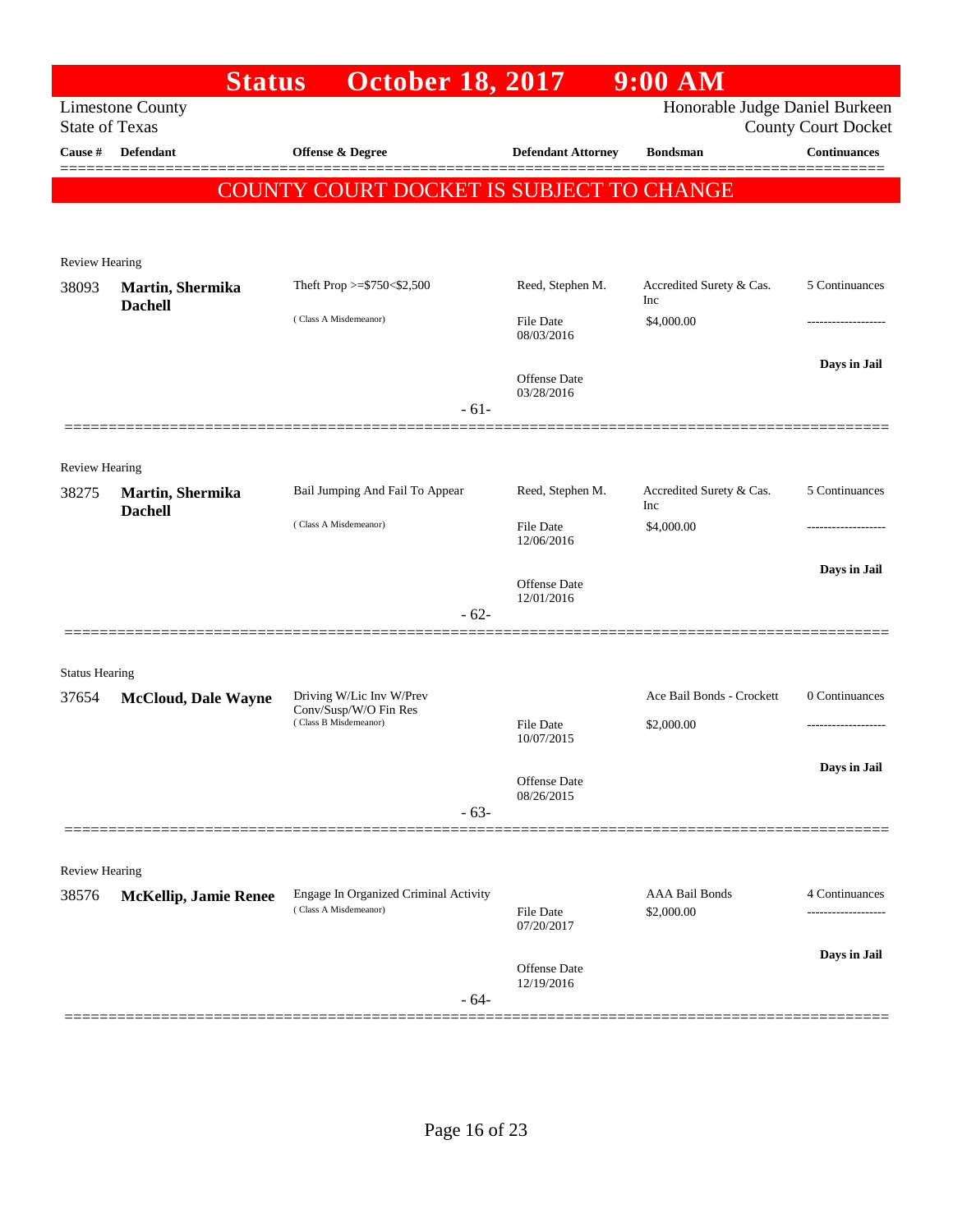| <b>State of Texas</b>          | <b>Limestone County</b>           |                                                                |                                   |                                     |                                                              |
|--------------------------------|-----------------------------------|----------------------------------------------------------------|-----------------------------------|-------------------------------------|--------------------------------------------------------------|
|                                |                                   |                                                                |                                   |                                     | Honorable Judge Daniel Burkeen<br><b>County Court Docket</b> |
| Cause #                        | <b>Defendant</b>                  | <b>Offense &amp; Degree</b>                                    | <b>Defendant Attorney</b>         | <b>Bondsman</b>                     | <b>Continuances</b>                                          |
|                                |                                   | COUNTY COURT DOCKET IS SUBJECT TO CHANGE                       |                                   |                                     |                                                              |
|                                |                                   |                                                                |                                   |                                     |                                                              |
| Review Hearing                 |                                   |                                                                |                                   |                                     |                                                              |
| 38577                          | <b>McKellip, Jamie Renee</b>      | Engage In Organized Criminal Activity<br>(Class B Misdemeanor) | File Date<br>07/20/2017           | <b>AAA Bail Bonds</b><br>\$2,500.00 | 4 Continuances<br>------------------                         |
|                                |                                   |                                                                | <b>Offense Date</b><br>01/05/2017 |                                     | Days in Jail                                                 |
|                                |                                   | $-65-$                                                         |                                   |                                     |                                                              |
| <b>Status Hearing</b>          |                                   |                                                                |                                   |                                     |                                                              |
| 38615                          | Mendoza, Richard<br><b>Torres</b> | Assault Cause Bodily Inj.                                      |                                   | County Bail Bonds                   | 1 Continuances                                               |
|                                |                                   | (Class A Misdemeanor)                                          | <b>File Date</b><br>08/22/2017    | \$3,000.00                          |                                                              |
|                                |                                   |                                                                | <b>Offense Date</b>               |                                     | Days in Jail                                                 |
|                                |                                   | - 66-                                                          | 07/30/2017                        |                                     |                                                              |
|                                |                                   |                                                                |                                   |                                     |                                                              |
| <b>Status Hearing</b><br>38567 | <b>Miller, Lane William</b>       | Driving While Intoxicated Bac >=0.15                           | Reed, Bobby                       | County Bail Bonds                   | 4 Continuances                                               |
|                                |                                   | (Class A Misdemeanor)                                          | <b>File Date</b><br>07/10/2017    | \$2,500.00                          | -------------------                                          |
|                                |                                   |                                                                | <b>Offense Date</b><br>02/16/2017 |                                     | Days in Jail                                                 |
|                                |                                   | $-67-$                                                         |                                   |                                     |                                                              |
|                                |                                   |                                                                |                                   |                                     |                                                              |
| <b>Status Hearing</b><br>38563 | Nguyen, Ngoc Tan                  | Poss Marij <2oz                                                | Bankhead, John R.                 | County Bail Bonds                   | 4 Continuances                                               |
|                                |                                   | (Class B Misdemeanor)                                          | <b>File Date</b><br>07/10/2017    | \$2,500.00                          |                                                              |
|                                |                                   | $-68-$                                                         | Offense Date<br>06/08/2017        |                                     | Days in Jail                                                 |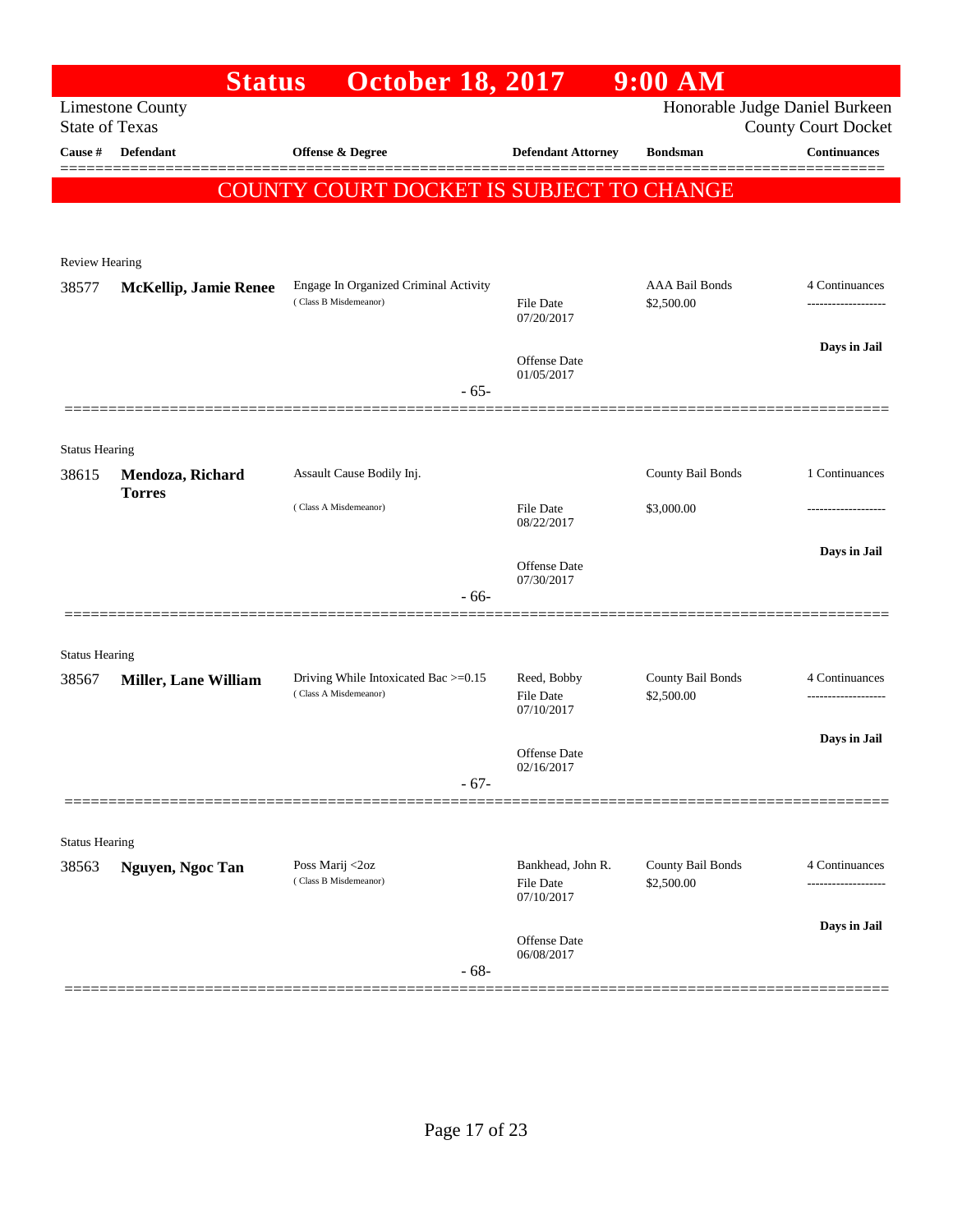|                                | <b>Status</b>              | <b>October 18, 2017</b>                           |        |                                   | $9:00$ AM                      |                            |
|--------------------------------|----------------------------|---------------------------------------------------|--------|-----------------------------------|--------------------------------|----------------------------|
| <b>State of Texas</b>          | <b>Limestone County</b>    |                                                   |        |                                   | Honorable Judge Daniel Burkeen | <b>County Court Docket</b> |
| Cause #                        | <b>Defendant</b>           | <b>Offense &amp; Degree</b>                       |        | <b>Defendant Attorney</b>         | <b>Bondsman</b>                | <b>Continuances</b>        |
|                                |                            | COUNTY COURT DOCKET IS SUBJECT TO CHANGE          |        |                                   |                                |                            |
|                                |                            |                                                   |        |                                   |                                |                            |
| Review Hearing                 |                            |                                                   |        |                                   |                                |                            |
| 37721                          | Nodine, Cindy Zamora       | Driving W/Lic Inv W/Prev<br>Conv/Susp/W/O Fin Res |        |                                   | Personal Bond                  | 15 Continuances            |
|                                |                            | (Class B Misdemeanor)                             |        | <b>File Date</b><br>11/19/2015    | \$1,000.00                     | .                          |
|                                |                            |                                                   |        |                                   |                                | Days in Jail               |
|                                |                            |                                                   |        | <b>Offense Date</b><br>08/21/2015 |                                |                            |
|                                |                            |                                                   | $-69-$ |                                   |                                |                            |
| Pre-trial Hearing              |                            |                                                   |        |                                   |                                |                            |
| 38070                          | <b>Oneal, Russell Gene</b> | <b>Assault Causes Bodily Injury Family</b>        |        |                                   | Coming To Get You Bail         | 5 Continuances             |
|                                |                            | Member<br>(Class A Misdemeanor)                   |        | <b>File Date</b><br>07/01/2016    | <b>Bonds</b><br>\$3,000.00     |                            |
|                                |                            |                                                   |        |                                   |                                | Days in Jail               |
|                                |                            |                                                   |        | <b>Offense Date</b><br>05/28/2016 |                                |                            |
|                                |                            |                                                   | $-70-$ |                                   |                                |                            |
|                                |                            |                                                   |        |                                   |                                |                            |
| Pre-Trial Hearing<br>38175     | <b>Oneal, Russell Gene</b> | Driving W/Lic Inv W/Prev                          |        |                                   | Coming To Get You Bail         | 5 Continuances             |
|                                |                            | Conv/Susp/W/O Fin Res<br>(Class B Misdemeanor)    |        | <b>File Date</b>                  | <b>Bonds</b><br>\$1,500.00     |                            |
|                                |                            |                                                   |        | 09/15/2016                        |                                | Days in Jail               |
|                                |                            |                                                   |        | Offense Date<br>07/04/2016        |                                |                            |
|                                |                            |                                                   | $-71-$ |                                   |                                |                            |
|                                |                            |                                                   |        |                                   |                                |                            |
| <b>Status Hearing</b><br>37876 | Owens, Lou Ann             | Resist Arrest Search Or Transport                 |        | Reed, Bobby                       | Reed, Bobby                    | 0 Continuances             |
|                                |                            | (Class A Misdemeanor)                             |        | <b>File Date</b><br>03/29/2016    | \$2,000.00                     |                            |
|                                |                            |                                                   |        |                                   |                                | Days in Jail               |
|                                |                            |                                                   |        | <b>Offense Date</b><br>03/12/2016 |                                |                            |
|                                |                            |                                                   | $-72-$ |                                   |                                |                            |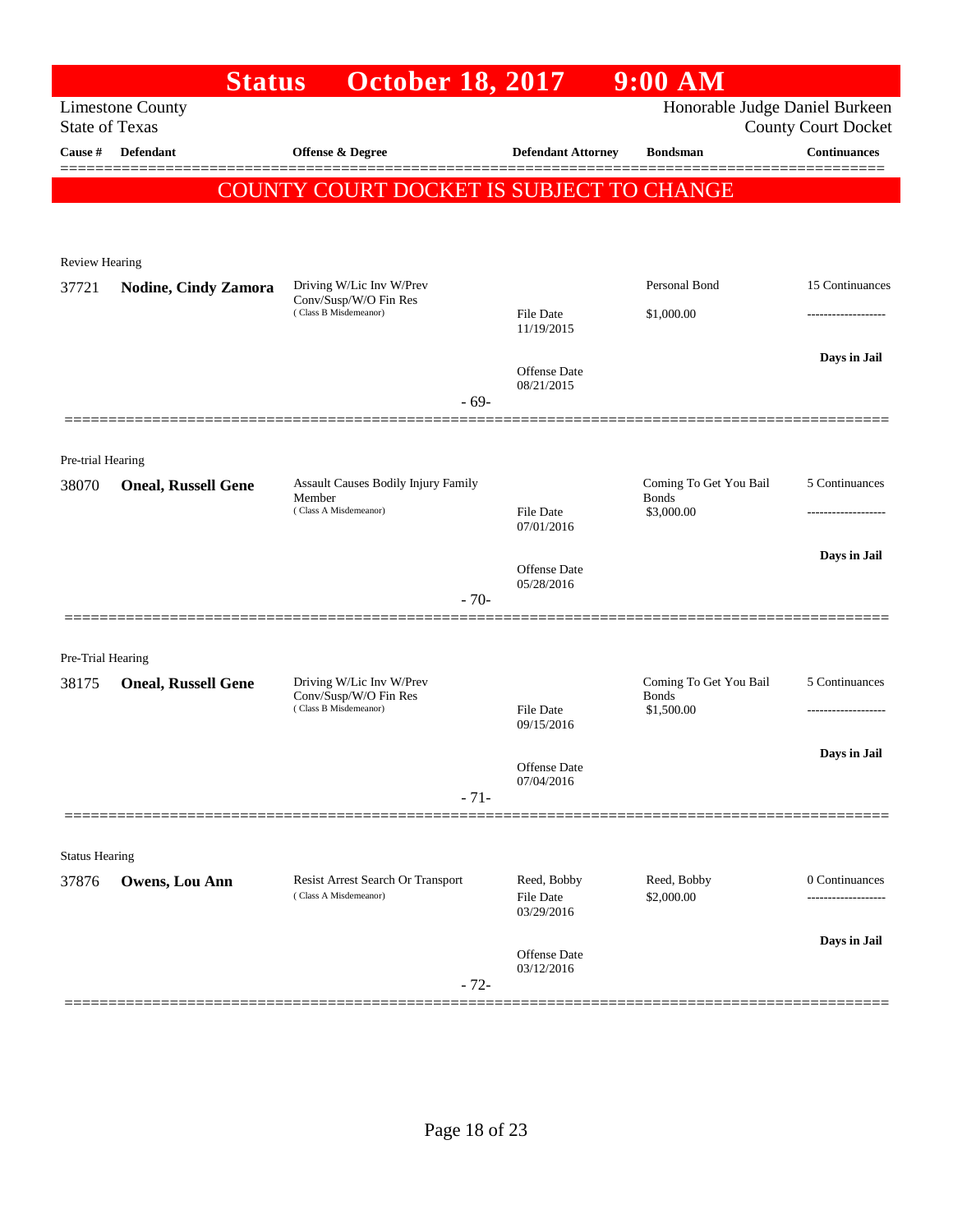|                         | <b>Status</b>                         | <b>October 18, 2017</b>                         |        |                                   | $9:00$ AM         |                                                              |
|-------------------------|---------------------------------------|-------------------------------------------------|--------|-----------------------------------|-------------------|--------------------------------------------------------------|
| <b>State of Texas</b>   | <b>Limestone County</b>               |                                                 |        |                                   |                   | Honorable Judge Daniel Burkeen<br><b>County Court Docket</b> |
| Cause #                 | <b>Defendant</b>                      | <b>Offense &amp; Degree</b>                     |        | <b>Defendant Attorney</b>         | <b>Bondsman</b>   | <b>Continuances</b>                                          |
|                         |                                       | <b>COUNTY COURT DOCKET IS SUBJECT TO CHANGE</b> |        |                                   |                   |                                                              |
|                         |                                       |                                                 |        |                                   |                   |                                                              |
|                         |                                       |                                                 |        |                                   |                   |                                                              |
| Review Hearing<br>38502 | Perales, Luis Antonio                 | Driving W/Lic Inv W/Prev                        |        | Reed, Justin                      | Reed, Justin      | 5 Continuances                                               |
|                         |                                       | Conv/Susp/W/O Fin Res<br>(Class B Misdemeanor)  |        | File Date                         | \$2,000.00        |                                                              |
|                         |                                       |                                                 |        | 05/17/2017                        |                   |                                                              |
|                         |                                       |                                                 |        | <b>Offense Date</b>               |                   | Days in Jail                                                 |
|                         |                                       |                                                 | $-73-$ | 04/19/2017                        |                   |                                                              |
|                         |                                       |                                                 |        |                                   |                   |                                                              |
| <b>Status Hearing</b>   |                                       |                                                 |        |                                   |                   |                                                              |
| 38589                   | Quarterman,                           | Poss Marij <2oz                                 |        |                                   | County Bail Bonds | 1 Continuances                                               |
|                         | <b>Dominique Javaris</b>              | (Class B Misdemeanor)                           |        | <b>File Date</b>                  | \$1,000.00        |                                                              |
|                         |                                       |                                                 |        | 08/03/2017                        |                   |                                                              |
|                         |                                       |                                                 |        | <b>Offense Date</b><br>06/23/2017 |                   | Days in Jail                                                 |
|                         |                                       |                                                 | $-74-$ |                                   |                   |                                                              |
|                         |                                       |                                                 |        |                                   |                   |                                                              |
| Plea Hearing            |                                       |                                                 |        |                                   |                   |                                                              |
| 37827                   | Riojas-Leija, Cesar<br><b>Alberto</b> | Poss Dangerous Drug                             |        | Reed, Benjie                      | Reed, Benjie      | 0 Continuances                                               |
|                         |                                       | (Class A Misdemeanor)                           |        | <b>File Date</b><br>02/18/2016    | \$2,500.00        |                                                              |
|                         |                                       |                                                 |        |                                   |                   | Days in Jail                                                 |
|                         |                                       |                                                 |        | Offense Date<br>01/27/2016        |                   |                                                              |
|                         |                                       |                                                 | $-75-$ |                                   |                   |                                                              |
|                         |                                       |                                                 |        |                                   |                   |                                                              |
| Plea Hearing            |                                       | Driving W/Lic Inv W/Prev                        |        | Reed, Benjie                      | Reed, Benjie      | 0 Continuances                                               |
| 38086                   | Riojas-Leija, Cesar<br><b>Alberto</b> | Conv/Susp/W/O Fin Res                           |        |                                   |                   |                                                              |
|                         |                                       | (Class B Misdemeanor)                           |        | <b>File Date</b><br>07/22/2016    | \$2,000.00        |                                                              |
|                         |                                       |                                                 |        |                                   |                   | Days in Jail                                                 |
|                         |                                       |                                                 |        | Offense Date<br>05/01/2016        |                   |                                                              |
|                         |                                       |                                                 | $-76-$ |                                   |                   |                                                              |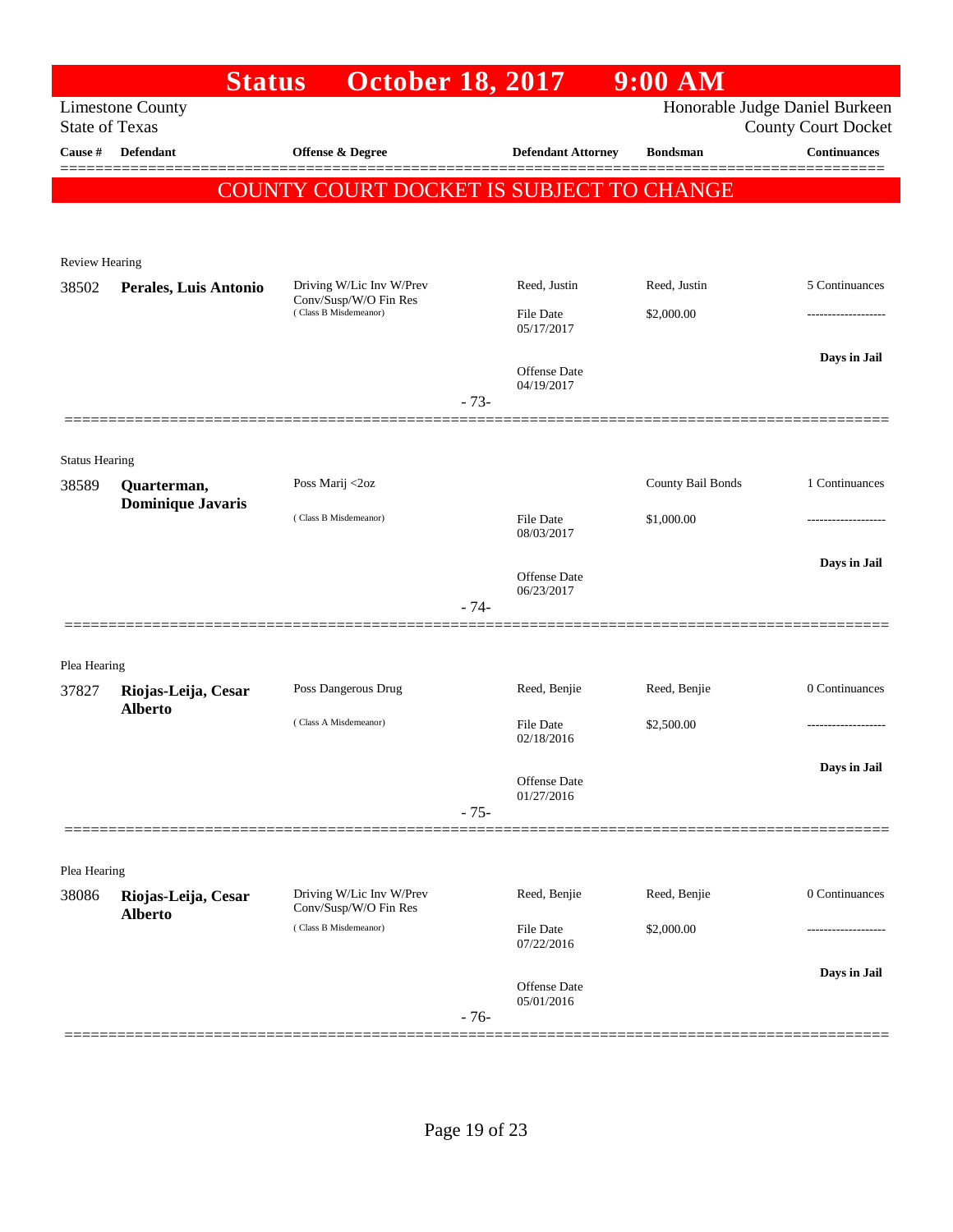|                       | <b>Status</b>                           | <b>October 18, 2017</b>                           |                                   | $9:00$ AM         |                                                              |
|-----------------------|-----------------------------------------|---------------------------------------------------|-----------------------------------|-------------------|--------------------------------------------------------------|
| <b>State of Texas</b> | <b>Limestone County</b>                 |                                                   |                                   |                   | Honorable Judge Daniel Burkeen<br><b>County Court Docket</b> |
| Cause #               | Defendant                               | Offense & Degree                                  | <b>Defendant Attorney</b>         | <b>Bondsman</b>   | <b>Continuances</b>                                          |
|                       |                                         | COUNTY COURT DOCKET IS SUBJECT TO CHANGE          |                                   |                   |                                                              |
|                       |                                         |                                                   |                                   |                   |                                                              |
| Plea Hearing          |                                         |                                                   |                                   |                   |                                                              |
| 38147                 | Riojas-Leija, Cesar<br><b>Alberto</b>   | Driving W/Lic Inv W/Prev<br>Conv/Susp/W/O Fin Res | Reed, Benjie                      | Reed, Benjie      | 0 Continuances                                               |
|                       |                                         | (Class B Misdemeanor)                             | <b>File Date</b><br>08/23/2016    | \$1,000.00        | .                                                            |
|                       |                                         |                                                   | <b>Offense Date</b><br>07/02/2016 |                   | Days in Jail                                                 |
|                       |                                         | $-77-$                                            |                                   |                   |                                                              |
| <b>Status Hearing</b> |                                         |                                                   |                                   |                   |                                                              |
| 38560                 | Rivera, Refugio<br><b>Martinez</b>      | Driving W/Lic Inv W/Prev<br>Conv/Susp/W/O Fin Res | Garcia, Daniel G.                 | County Bail Bonds | 4 Continuances                                               |
|                       |                                         | (Class B Misdemeanor)                             | <b>File Date</b><br>07/07/2017    | \$2,000.00        |                                                              |
|                       |                                         |                                                   | <b>Offense Date</b><br>06/03/2017 |                   | Days in Jail                                                 |
|                       |                                         | $-78-$                                            |                                   |                   |                                                              |
| <b>Status Hearing</b> |                                         |                                                   |                                   |                   |                                                              |
| 38495                 | <b>Robertson</b> , Dax<br><b>Eugene</b> | Poss Marij <2oz                                   | Reed, Stephen M.                  | Stephen Reed      | 6 Continuances                                               |
|                       |                                         | (Class B Misdemeanor)                             | File Date<br>05/10/2017           | \$1,500.00        |                                                              |
|                       |                                         |                                                   | <b>Offense Date</b><br>04/07/2017 |                   | Days in Jail                                                 |
|                       |                                         | $-79-$                                            |                                   |                   |                                                              |
| <b>Status Hearing</b> |                                         |                                                   |                                   |                   |                                                              |
| 38504                 | Robertson, Dax<br><b>Eugene</b>         | Driving While Intoxicated/Open Alch<br>Container  | Reed, Stephen M.                  | County Bail Bonds | 6 Continuances                                               |
|                       |                                         | (Class B Misdemeanor)                             | <b>File Date</b><br>05/19/2017    | \$2,000.00        |                                                              |
|                       |                                         |                                                   | Offense Date<br>04/29/2017        |                   | Days in Jail                                                 |
|                       |                                         | $-80-$                                            |                                   |                   |                                                              |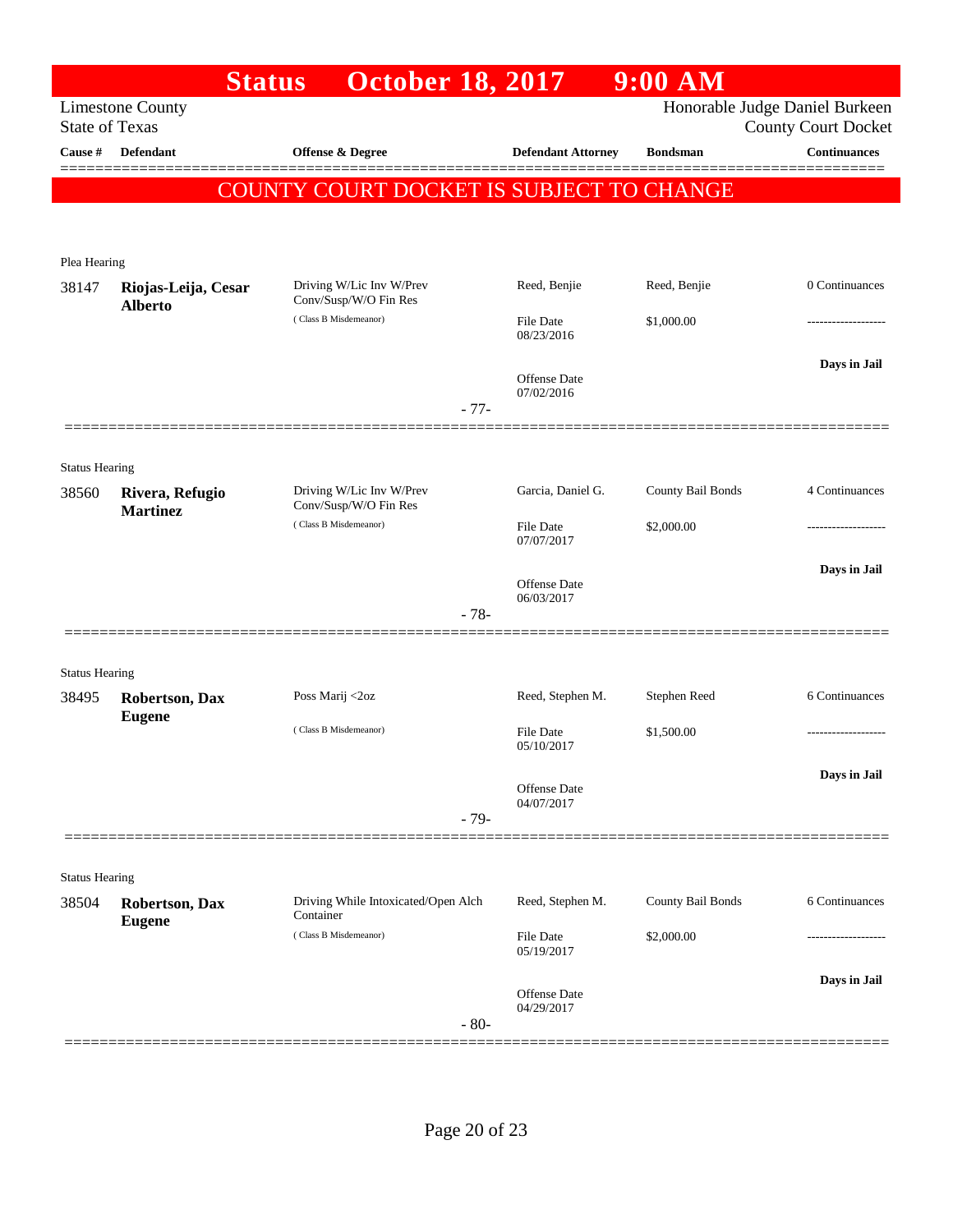|                       |                                               | <b>Status</b>                                                          | <b>October 18, 2017</b>                    |                                                       |                                | $9:00$ AM                                |                                                              |
|-----------------------|-----------------------------------------------|------------------------------------------------------------------------|--------------------------------------------|-------------------------------------------------------|--------------------------------|------------------------------------------|--------------------------------------------------------------|
| <b>State of Texas</b> | <b>Limestone County</b>                       |                                                                        |                                            |                                                       |                                |                                          | Honorable Judge Daniel Burkeen<br><b>County Court Docket</b> |
| Cause #               | <b>Defendant</b>                              | Offense & Degree                                                       |                                            |                                                       | <b>Defendant Attorney</b>      | <b>Bondsman</b>                          | <b>Continuances</b>                                          |
|                       |                                               |                                                                        |                                            |                                                       |                                | COUNTY COURT DOCKET IS SUBJECT TO CHANGE |                                                              |
|                       |                                               |                                                                        |                                            |                                                       |                                |                                          |                                                              |
| <b>Status Hearing</b> |                                               |                                                                        |                                            |                                                       |                                |                                          |                                                              |
| 38613                 | <b>Sims, Henry</b>                            | Theft Prop >=\$750<\$2,500                                             |                                            |                                                       |                                | County Bail Bonds                        | 1 Continuances                                               |
|                       |                                               | (Class A Misdemeanor)                                                  |                                            |                                                       | File Date<br>08/22/2017        | \$3,000.00                               |                                                              |
|                       |                                               |                                                                        |                                            |                                                       | Offense Date                   |                                          | Days in Jail                                                 |
|                       |                                               |                                                                        |                                            | $-81-$                                                | 08/11/2017                     |                                          |                                                              |
|                       |                                               |                                                                        |                                            |                                                       |                                |                                          |                                                              |
| <b>Status Hearing</b> |                                               |                                                                        |                                            |                                                       |                                | County Bail Bonds                        | 1 Continuances                                               |
| 38612                 | <b>Spence, Bessie Mae</b>                     | Assault Causes Bodily Injury Family<br>Member<br>(Class A Misdemeanor) |                                            | Dahlenburg, Michael<br><b>File Date</b><br>\$3,000.00 |                                |                                          |                                                              |
|                       |                                               |                                                                        |                                            |                                                       | 08/22/2017                     |                                          |                                                              |
|                       |                                               |                                                                        |                                            |                                                       | Offense Date                   |                                          | Days in Jail                                                 |
|                       |                                               |                                                                        |                                            | $-82-$                                                | 06/28/2017                     |                                          |                                                              |
|                       |                                               |                                                                        |                                            |                                                       |                                |                                          |                                                              |
| 35566                 | Show Cause Hearing<br><b>Stewart, Annie N</b> | Theft Prop>=\$50<\$500                                                 |                                            |                                                       | Reed, Justin                   |                                          | 0 Continuances                                               |
|                       |                                               | (Class B Misdemeanor)                                                  |                                            |                                                       | File Date<br>10/21/2011        |                                          |                                                              |
|                       |                                               |                                                                        |                                            |                                                       |                                |                                          | Days in Jail                                                 |
|                       |                                               |                                                                        |                                            |                                                       | Offense Date<br>10/03/2011     |                                          |                                                              |
|                       |                                               |                                                                        |                                            | $-83-$                                                |                                |                                          |                                                              |
| <b>Status Hearing</b> |                                               |                                                                        |                                            |                                                       |                                |                                          |                                                              |
| 38593                 | <b>Thompson, Larry</b>                        | Member                                                                 | <b>Assault Causes Bodily Injury Family</b> |                                                       | Moore, David E.                | Personal Bond                            | 1 Continuances                                               |
|                       | <b>Allen</b>                                  | (Class A Misdemeanor)                                                  |                                            |                                                       | <b>File Date</b><br>08/03/2017 | \$3,000.00                               |                                                              |
|                       |                                               |                                                                        |                                            |                                                       |                                |                                          | Days in Jail                                                 |
|                       |                                               |                                                                        |                                            | - 84-                                                 | Offense Date<br>05/31/2017     |                                          |                                                              |
|                       |                                               |                                                                        |                                            |                                                       |                                |                                          |                                                              |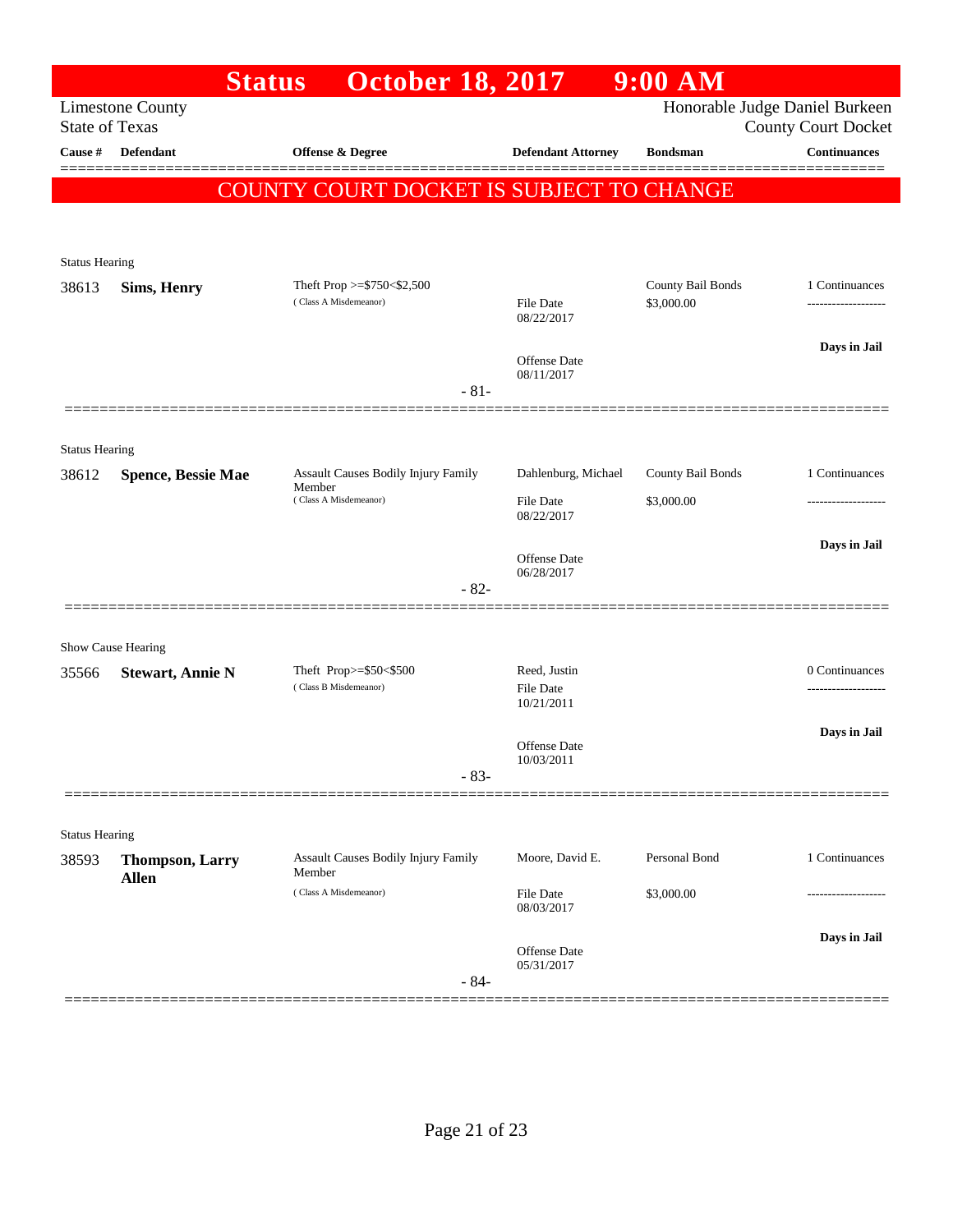|                       | <b>Status</b>                             | <b>October 18, 2017</b>                           |                                             | $9:00$ AM                  |                                                              |
|-----------------------|-------------------------------------------|---------------------------------------------------|---------------------------------------------|----------------------------|--------------------------------------------------------------|
| <b>State of Texas</b> | <b>Limestone County</b>                   |                                                   |                                             |                            | Honorable Judge Daniel Burkeen<br><b>County Court Docket</b> |
| Cause #               | <b>Defendant</b>                          | Offense & Degree                                  | <b>Defendant Attorney</b>                   | <b>Bondsman</b>            | <b>Continuances</b>                                          |
|                       |                                           | COUNTY COURT DOCKET IS SUBJECT TO CHANGE          |                                             |                            |                                                              |
|                       |                                           |                                                   |                                             |                            |                                                              |
| <b>Review Hearing</b> |                                           |                                                   |                                             |                            |                                                              |
| 38557                 | <b>Thompson, Stephanie</b><br><b>Ruth</b> | Driving W/Lic Inv W/Prev<br>Conv/Susp/W/O Fin Res | Moore, David E.                             | Personal Bond              | 4 Continuances                                               |
|                       |                                           | (Class B Misdemeanor)                             | <b>File Date</b><br>06/30/2017              | \$2,000.00                 | -----------------                                            |
|                       |                                           |                                                   | Offense Date<br>05/22/2017                  |                            | Days in Jail                                                 |
|                       |                                           | $-85-$                                            |                                             |                            |                                                              |
| <b>Status Hearing</b> |                                           |                                                   |                                             |                            |                                                              |
| 38553                 | Vest, Jimmy Keith                         | Driving W/Lic Inv W/Prev<br>Conv/Susp/W/O Fin Res | Latray, Michelle J.                         | Personal Bond              | 4 Continuances                                               |
|                       |                                           | (Class B Misdemeanor)                             | <b>File Date</b><br>06/26/2017              | \$2,000.00                 |                                                              |
|                       |                                           |                                                   | <b>Offense Date</b><br>05/19/2017           |                            | Days in Jail                                                 |
|                       |                                           | $-86-$                                            |                                             |                            |                                                              |
| <b>Status Hearing</b> |                                           |                                                   |                                             |                            |                                                              |
| 38425                 | <b>Waldrop, Rachel</b><br><b>Deanne</b>   | False Drug Test Falsification Device              | Reed, Benjie                                | Reed, Benjie               | 8 Continuances                                               |
|                       |                                           | (Class B Misdemeanor)                             | <b>File Date</b><br>04/18/2017              | \$2,000.00                 |                                                              |
|                       |                                           |                                                   | Offense Date<br>03/27/2017                  |                            | Days in Jail                                                 |
|                       |                                           | $-87-$                                            |                                             |                            |                                                              |
| <b>Status Hearing</b> |                                           |                                                   |                                             |                            |                                                              |
| 37643                 | <b>Wilson, Dustin Dwain</b>               | Poss Marij <2oz<br>(Class B Misdemeanor)          | Reed, Stephen M.<br>File Date<br>09/30/2015 | Stephen Reed<br>\$2,000.00 | 6 Continuances<br>.                                          |
|                       |                                           | $-88-$                                            | <b>Offense Date</b><br>08/26/2015           |                            | Days in Jail                                                 |